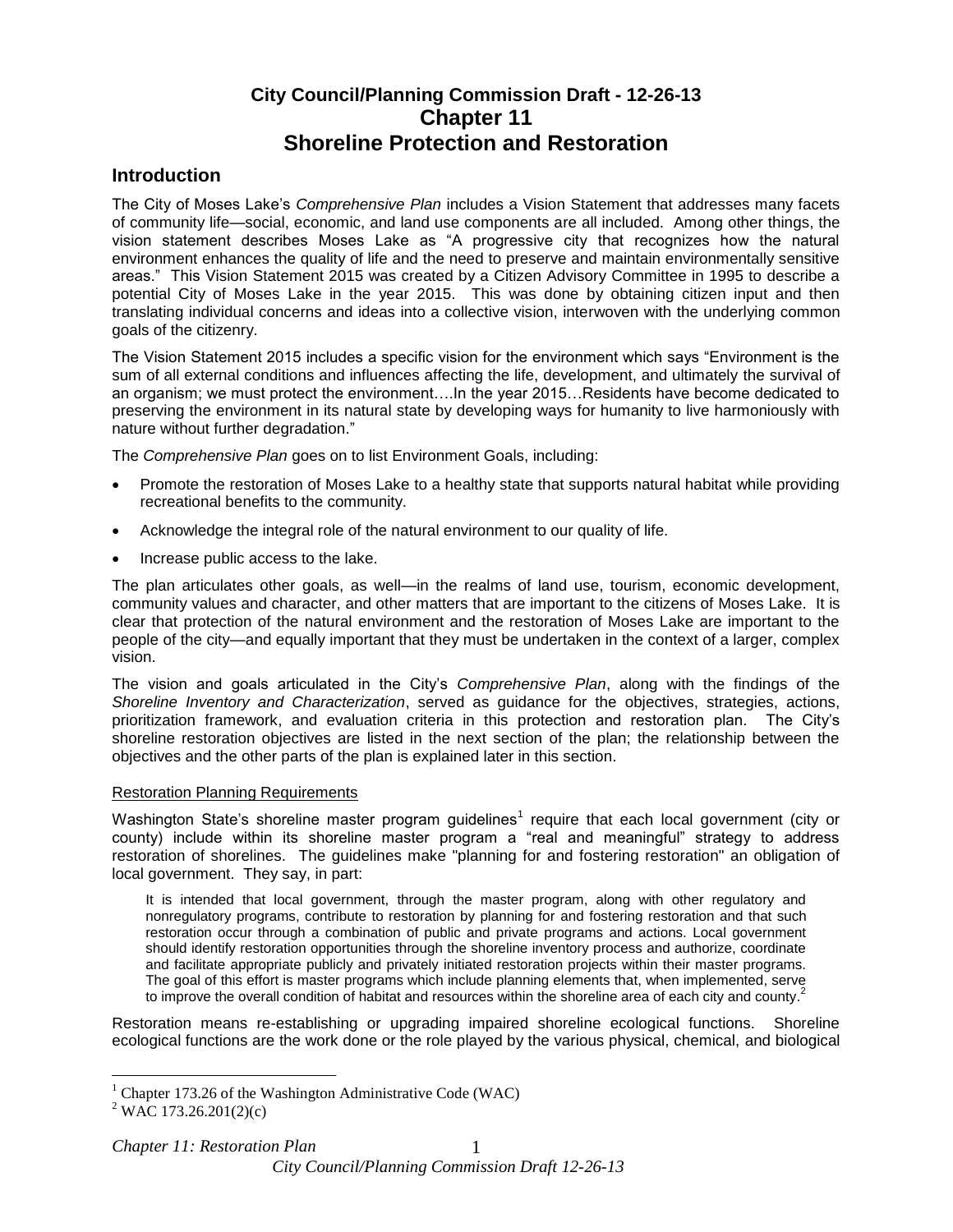components of the shoreline ecosystem, such as filtering sediment and other pollutants and providing habitat for wildlife. Restoration includes a number of mechanisms—both structural ones, such as revegetation and removal of intrusive shoreline structures, and non-structural ones such as development standards that decrease erosion and protect shoreline vegetation.

The restoration planning that must be completed during the process of amending a shoreline master program is not intended to directly mitigate past or future development impacts on the City's shorelines. It is intended to guide restoration that will improve overall environmental conditions as they exist at the time of the shoreline inventory. Restoration does not imply a requirement to return the shoreline area to aboriginal or pre-European settlement conditions.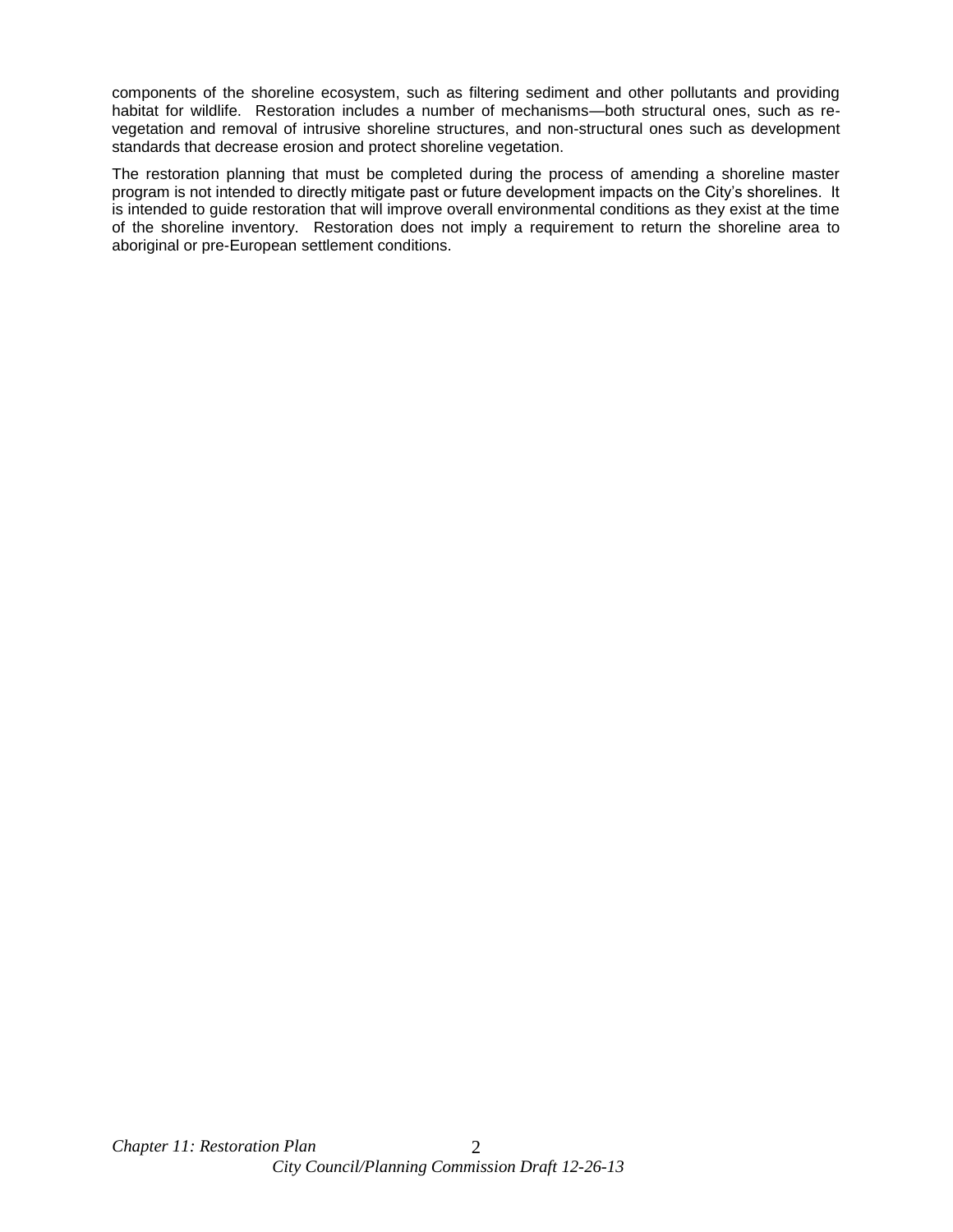#### How this plan is organized

The shoreline master program guidelines include six restoration planning steps. The State's intent is that, by completing the six steps, the City will create a framework for restoring ecological functions that have been impaired as a result of past development of the shoreline. The table below lists the six steps, and will also tell you how and where each one has been addressed.

| <b>Restoration planning steps</b>                                                                                                                                                                                                                                                         | How and where each step is addressed                                                                                                                                                                                                                                                                                                                                                                                                      |
|-------------------------------------------------------------------------------------------------------------------------------------------------------------------------------------------------------------------------------------------------------------------------------------------|-------------------------------------------------------------------------------------------------------------------------------------------------------------------------------------------------------------------------------------------------------------------------------------------------------------------------------------------------------------------------------------------------------------------------------------------|
| Identify degraded areas, impaired ecological functions,<br>and sites with potential for restoration<br>Establish overall goals and priorities for restoration of                                                                                                                          | Degraded areas and impaired ecological functions are<br>identified in the Shoreline Inventory and Characterization.<br>Sites with potential for restoration are identified on the<br>accompanying Restoration Potential map. They are<br>included in the table of Restoration Opportunities below.<br>The restoration goal was drawn from the City of Moses                                                                               |
| degraded areas and impaired ecological functions                                                                                                                                                                                                                                          | Lake's Comprehensive Plan. (This restoration plan also<br>includes objectives that are more specific about how the<br>goal is to be achieved. Those objectives were drawn from<br>the Shoreline Inventory and Characterization.) Both goal<br>and objectives are detailed in the "Restoration Goal and<br>Objectives" section of this restoration plan.                                                                                   |
|                                                                                                                                                                                                                                                                                           | The plan also includes restoration strategies and actions,<br>and prioritization criteria that reflect the City's interests<br>and will give the city a basis for deciding which actions to<br>undertake or to support others in undertaking. The<br>strategies and actions are listed in the "Restoration<br>Opportunities" section of the plan. The criteria are listed<br>in the section of the plan that addresses "The City's Role." |
| Identify existing and ongoing projects and programs<br>that are currently being implemented, or are<br>reasonably assured of being implemented (based on<br>an evaluation of funding likely in the foreseeable<br>future), which are designed to contribute to local<br>restoration goals | The "Existing and Ongoing Programs" section of this plan<br>includes things the City is already doing that contribute to<br>restoration, or that could be modified so that they would<br>contribute to restoration). It also includes programs like<br>watershed planning and TMDL planning that address<br>ecological functions in Moses Lake. It is based on an<br>inventory of ongoing projects and programs.                          |
| Identify additional projects and programs needed to<br>achieve local restoration goals, and implementation<br>strategies including identifying prospective funding<br>sources for those projects and programs                                                                             | This restoration plan includes new projects and programs<br>that could be initiated to contribute to restoration; existing<br>projects and programs that may be able to contribute to<br>restoration; organizations that may undertake, participate<br>in, or contribute to restoration projects; and sources of<br>funding for restoration. All are listed under the heading<br>"Restoration Resources."                                 |
| Identify timelines and benchmarks for implementing<br>restoration projects and programs and achieving local<br>restoration goals                                                                                                                                                          | The section of this plan headed "Benchmarks and<br>Timelines" includes general timelines for achieving the<br>City's restoration goal over a period of 50-60 years. It<br>also includes benchmarks by which the City can measure<br>progress toward each of its objectives by assessing the<br>number of actions that have been completed and the<br>effects of those actions.                                                            |
| Provide for mechanisms or strategies to ensure that<br>restoration projects and programs will be implemented<br>according to plans and to appropriately review the<br>effectiveness of the projects and programs in meeting<br>the overall restoration goals                              | The section of this plan on "The City's Role" discusses<br>project evaluation, monitoring, and adaptive<br>management-tools for selecting projects, assessing their<br>effects, and adapting the restoration plan to meet<br>changing needs, conditions, and resources and to<br>respond to new information.                                                                                                                              |

## **Table 1—Restoration Planning Steps**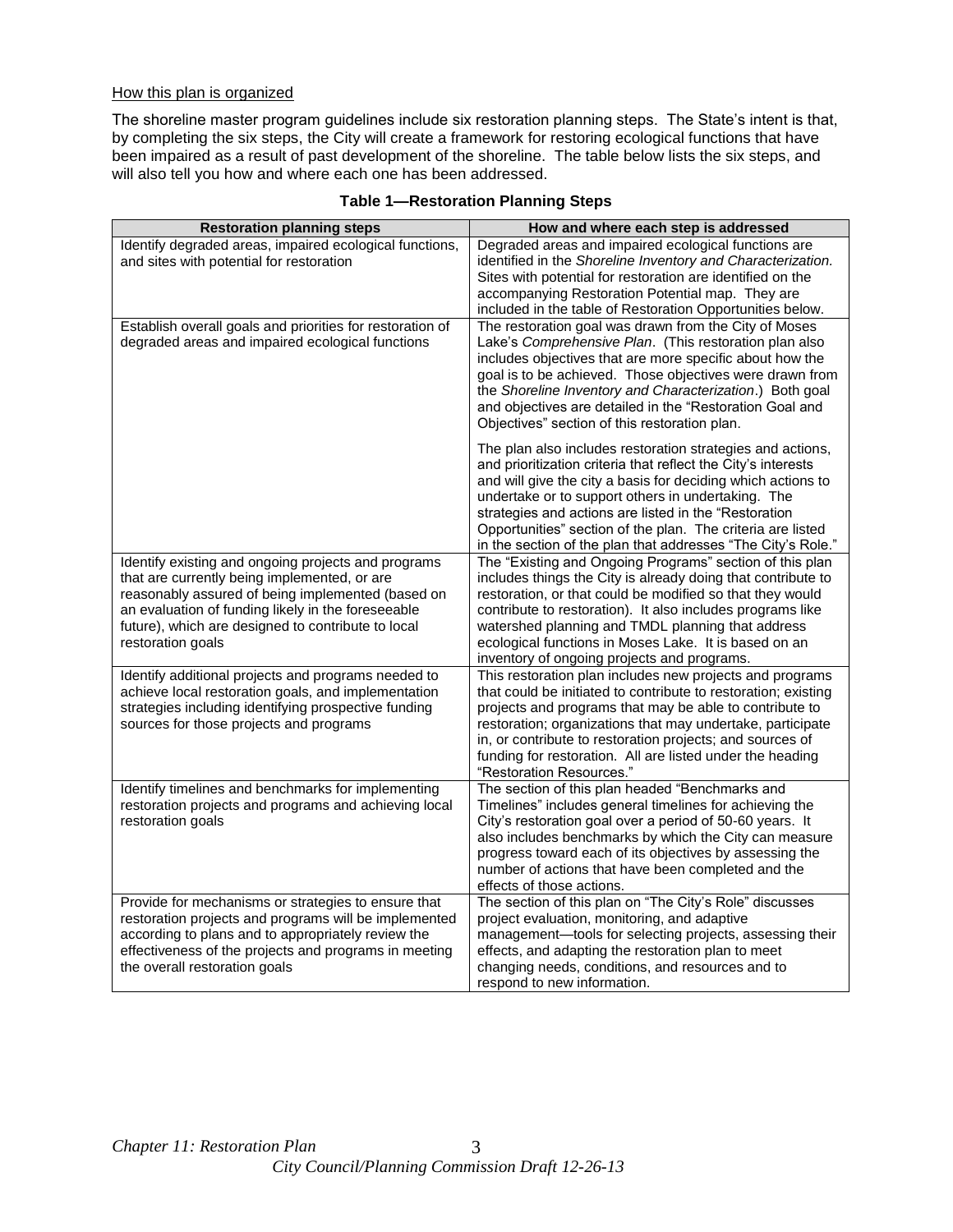This plan lists restoration objectives, strategies, and actions, and potential restoration sites.

- The goal describes a condition the City wants to achieve
- An objective clarifies the actions needed to achieve the City's goal. This plan includes *protection* and *restoration* objectives
- A strategy is one possible means of achieving an objective
- Actions are specific steps that the City or others can take to implement the strategies in the plan

The objectives, strategies, and actions in this plan are based on the *Shoreline Inventory and Characterization*, which identifies three management issues and a number of measures to protect and restore ecosystem-wide processes. The management issues identified in the *Shoreline Inventory and Characterization* are:

- Alterations to hydrology
- Water quality and sediment
- Riparian and wetland habitat

The six objectives address protection and restoration as they relate to each of those issues. Many of the plan's strategies and actions are drawn from the management measures listed in the *Shoreline Inventory and Characterization*. Others have been added where more detail was needed to specify how the management measures would be put into effect, or as a means of implementing policies in other parts of the SMP.

The map portfolio that is part of the *Shoreline Inventory and Characterization* includes a map of restoration opportunities—sites at which some of the actions in this plan could be taken. Many of those sites are on public land or involve city infrastructure. For instance, several storm sewer outfalls have been identified for retrofitting to reduce pollution of the lake. Other sites are on private land. Generally, actions on private land will be voluntary. In some cases, the City may require restoration as a condition of development. Restoration actions will never be required for development of an individual single-family residence, or on land that has already been developed.

#### Adaptive Management

This plan is based on the principle of Adaptive Management—that is, adapting strategies and actions in response to analysis of data gathered from ongoing monitoring of restoration projects and activities. The list of restoration opportunities in the plan is not exhaustive, and it can be expected to evolve over time as the City evaluates the results of completed projects and in response to opportunities and resources available.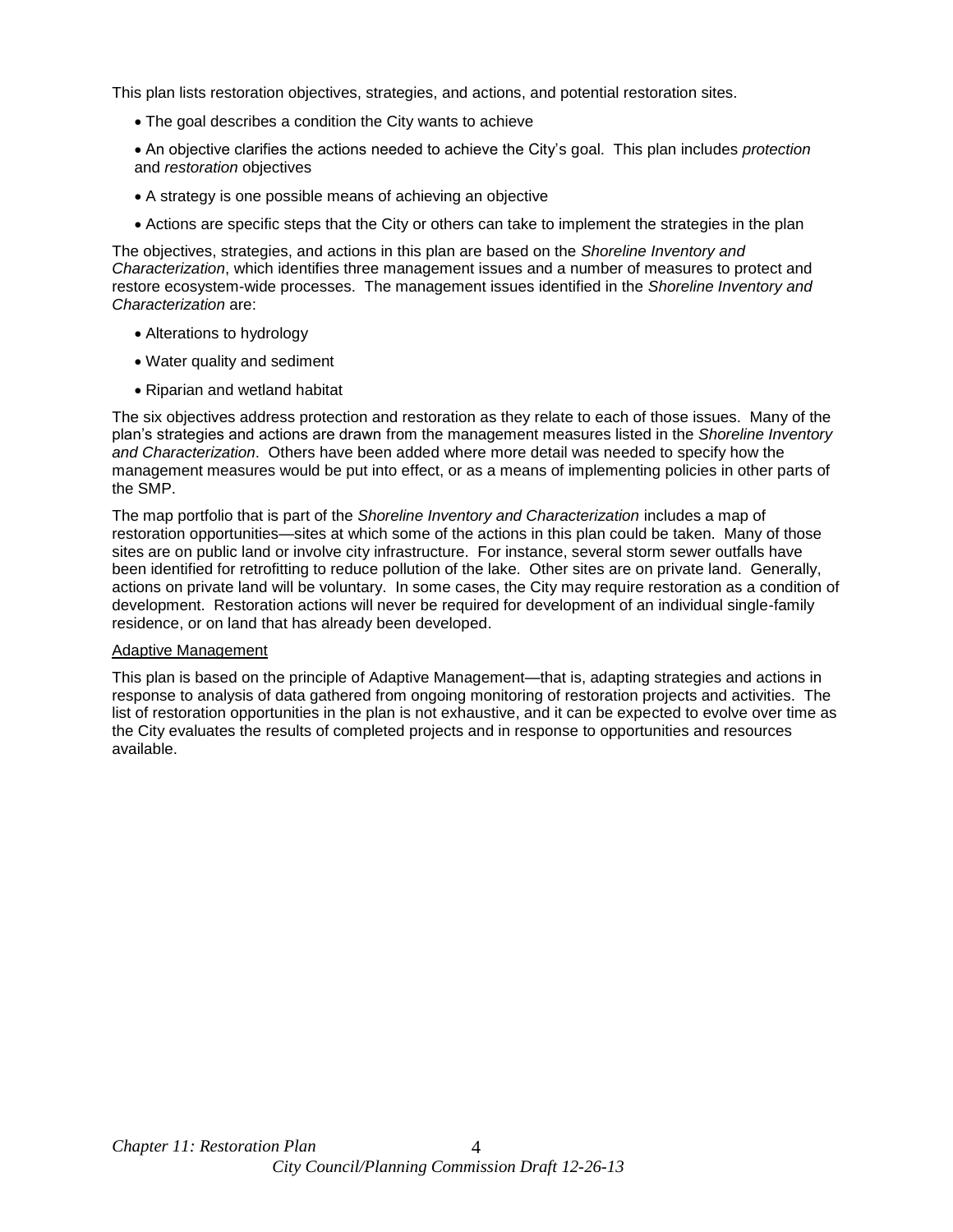## **Restoration Goal and Objectives**

The goal of this protection and restoration plan is drawn directly from the City of Moses Lake's *Comprehensive Plan*: "Promote the restoration of Moses Lake to a healthy state that supports natural habitat while providing recreational benefits to the community."

The health of the lake depends in part on the health of the shoreline. Shoreline ecological functions affect water quality, hydrology (the movement of water throughout the watershed), and fish, bird, and wildlife habitat. Each of those things is important to the overall health of the lake, and also affects the community.

- Water quality affects fish and wildlife and their habitat, recreational use of the lake, and human health—water pollution can reach the aquifer, which is a source of drinking water
- Hydrology affects the availability of water for irrigation (landscape and agricultural), drinking, and recreation
- Habitat provides opportunities for recreation, including economic generators like hunting, fishing, and bird watching

By promoting and supporting restoration of shoreline areas, the City will be taking steps toward restoring the health of the lake as a whole.

The table below shows how the six objectives of the plan relate to the management issues identified in the *Shoreline Inventory and Characterization*.

| <b>Management Issue</b>    | <b>Objective</b>                                                       |
|----------------------------|------------------------------------------------------------------------|
|                            |                                                                        |
| Alterations to hydrology   | Protect hydrologic processes from further degradation                  |
|                            | Restore altered hydrologic processes                                   |
| Water quality and sediment | Protect water quality, native plant communities, and fish and wildlife |
|                            | habitat.                                                               |
|                            | Restore water quality, native plant communities, and fish and wildlife |
|                            | habitat.                                                               |
| Riparian and wetland       | Protect riparian habitat and migration corridors                       |
| habitat                    | Restore riparian habitat and migration corridors                       |

#### **Table 2—Restoration Objectives**

Strategies, actions, and potential restoration sites related to each objective are tabulated in the Restoration Opportunities section that follows.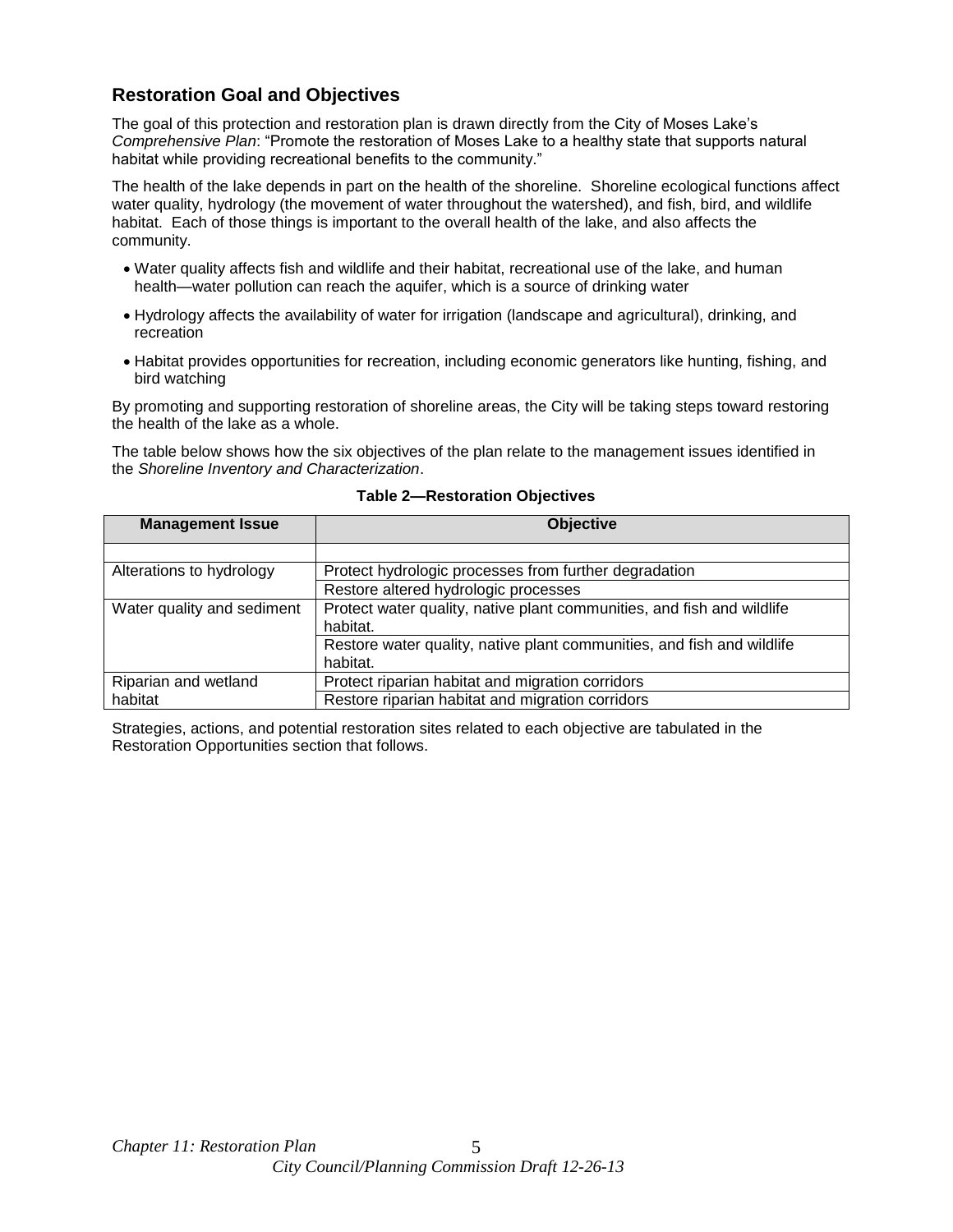# **Restoration Opportunities**

The table below lists the City's six restoration objectives and outlines strategies and actions for each one. It also states where each action may be applied, including target reaches, where those have been identified in the *Shoreline Inventory and Characterization*. As noted in the paragraph on Adaptive Management above, the list of strategies and actions can be expected to evolve as projects are completed and their results evaluated, and as new opportunities arise. See Restoration Potential map in *Shoreline Inventory and Characterization* map portfolio

| Objective           | <b>Strategy</b>                                | <b>Action</b>                                                                       | Target reaches*                                                    |
|---------------------|------------------------------------------------|-------------------------------------------------------------------------------------|--------------------------------------------------------------------|
| Protect hydrologic  | Coordinate lake management with other          | Initial steps will depend on the City's existing                                    | Ecosystem-wide                                                     |
| processes from      | jurisdictions, agencies, and irrigation        | relationships; see "Regional Coordination" under                                    |                                                                    |
| further degradation | districts, including the Moses Lake Irrigation | the heading "Restoration Resources" below                                           |                                                                    |
|                     | and Rehabilitation District                    |                                                                                     |                                                                    |
| Protect water       | Mitigate effects of upland sources of          | Protect wetlands and riparian vegetation within                                     | City-wide (education may also be                                   |
| quality             | pollutants                                     | shoreline areas to mitigate effects of upland                                       | undertaken within the UGA, if the City                             |
|                     |                                                | sources.                                                                            | chooses)                                                           |
|                     |                                                | • SMP regulations will provide some protection<br>within the City                   |                                                                    |
|                     |                                                | • Use education to influence landowner                                              |                                                                    |
|                     |                                                | decisions in the City and the UGA. See                                              |                                                                    |
|                     |                                                | "Education Programs" under the heading                                              |                                                                    |
|                     |                                                | "Restoration Resources" below                                                       |                                                                    |
|                     |                                                | • Use development regulations to eliminate or                                       |                                                                    |
|                     |                                                | minimize runoff from upland areas, especially                                       |                                                                    |
|                     |                                                | in high soil erosion areas with limited                                             |                                                                    |
|                     |                                                | vegetation                                                                          |                                                                    |
|                     |                                                | Provide education on fertilizer and pesticide                                       | City-wide (and within the UGA, if the                              |
|                     |                                                | impacts for shoreline residents                                                     | City chooses)                                                      |
|                     |                                                | Slow runoff from construction sites with proper<br>erosion controls                 | 22, 30                                                             |
|                     |                                                |                                                                                     | City-wide; throughout the UGA;<br>education may also be undertaken |
|                     |                                                | • SMP regulations will provide some protection<br>within the City's shoreline areas | within the City and also throughout                                |
|                     |                                                | • Use development regulations to eliminate or                                       | the UGA, if the City chooses                                       |
|                     |                                                | minimize runoff from construction sites                                             |                                                                    |
|                     |                                                | outside shoreline areas, especially in high soil                                    |                                                                    |
|                     |                                                | erosion areas with limited vegetation                                               |                                                                    |
|                     |                                                | • Educate landowners and developers about                                           |                                                                    |
|                     |                                                | runoff management                                                                   |                                                                    |
|                     |                                                | • Work with Grant County officials to decrease                                      |                                                                    |
|                     |                                                | construction runoff in the City's UGA                                               |                                                                    |
|                     |                                                | • Continue to implement NPDES Phase II                                              |                                                                    |
|                     |                                                | Stormwater Regulations as they are modified                                         |                                                                    |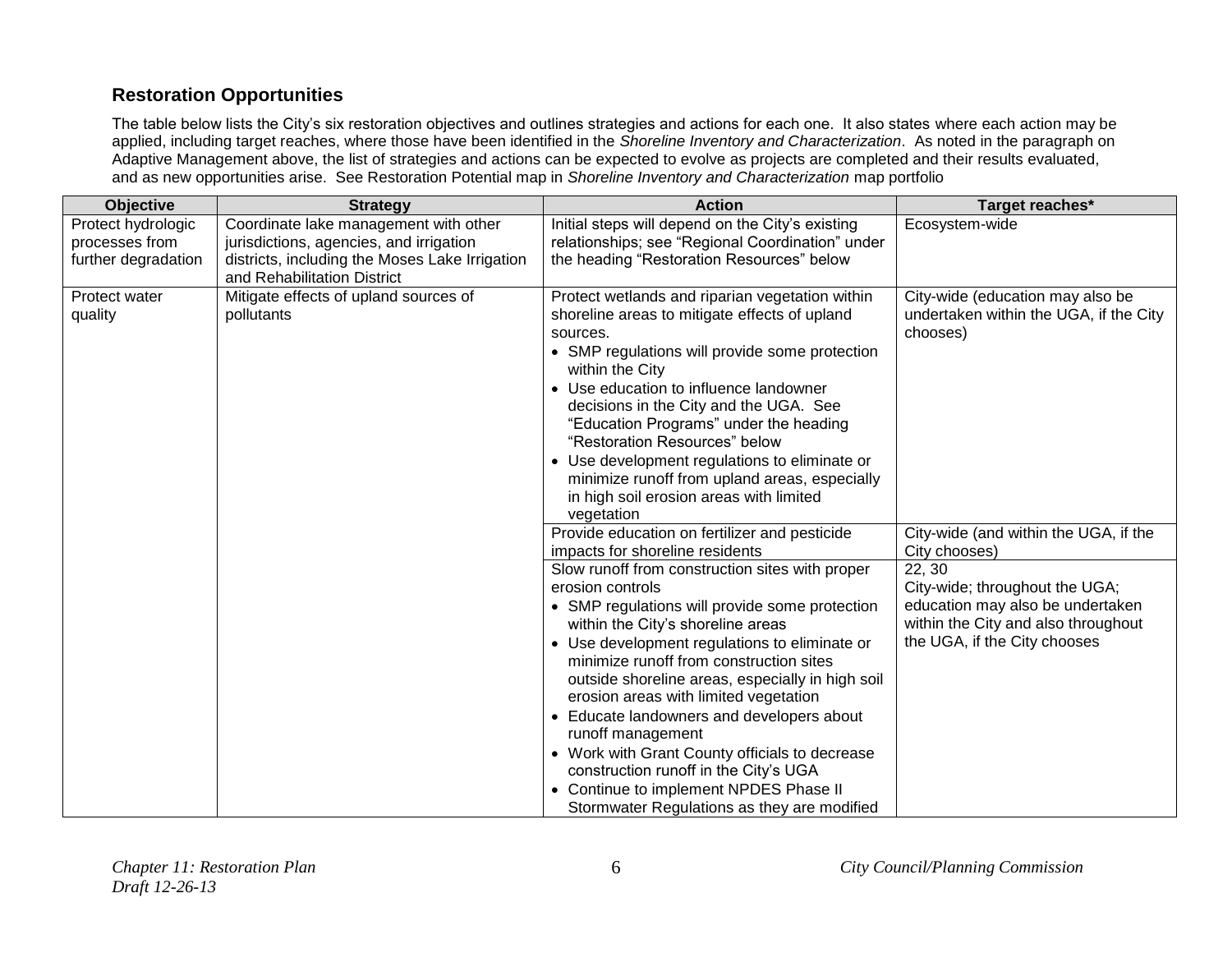| Protect water<br>quality<br>(continued) | Mitigate effects of upland<br>sources of pollutants<br>(continued)       | Avoid development on hydric or highly erodible soils<br>(word as an action)<br>• SMP regulations will provide some protection within<br>the City<br>• Use development regulations to protect vulnerable<br>soils outside shoreline areas<br>• Work with the NRCS to educate landowners and<br>developers about soils that are vulnerable to erosion<br>• Work with Grant County officials to protect soils in<br>the City's UGA | City-wide (some steps may also be<br>taken within the UGA, if the City<br>chooses)                                               |
|-----------------------------------------|--------------------------------------------------------------------------|---------------------------------------------------------------------------------------------------------------------------------------------------------------------------------------------------------------------------------------------------------------------------------------------------------------------------------------------------------------------------------------------------------------------------------|----------------------------------------------------------------------------------------------------------------------------------|
|                                         | Mitigate stormwater flows                                                | Use development standards to mitigate stormwater<br>flows<br>• Continue to implement the Department of Ecology's<br>Stormwater Management Manual for Eastern<br>Washington<br>• Educate landowners and developers about<br>stormwater management and the reasons for the<br>development standards                                                                                                                               | City-wide; education can also be<br>undertaken within the UGA, if the City<br>chooses                                            |
|                                         |                                                                          | Shoreline setbacks will provide some protection within<br>the City                                                                                                                                                                                                                                                                                                                                                              | City-wide                                                                                                                        |
|                                         | Coordinate water quality<br>management with<br>neighboring jurisdictions | Identify neighboring jurisdictions for coordination of<br>water quality management plans; see "Regional<br>Coordination" under the heading "Restoration<br>Resources" below                                                                                                                                                                                                                                                     | Ecosystem-wide                                                                                                                   |
|                                         | Protect vegetative cover on<br>areas prone to high soil<br>erosion       | • Use development regulations to protect vegetative<br>cover on areas prone to high soil erosion outside<br>shoreline areas<br>• Educate landowners and developers about<br>protecting vegetative cover on areas prone to high<br>soil erosion<br>• Work with Grant County officials to protect<br>vegetative cover in the City's UGA                                                                                           | 23<br>Education and working with Grant<br>County have the potential to be<br>effective throughout the City and its<br><b>UGA</b> |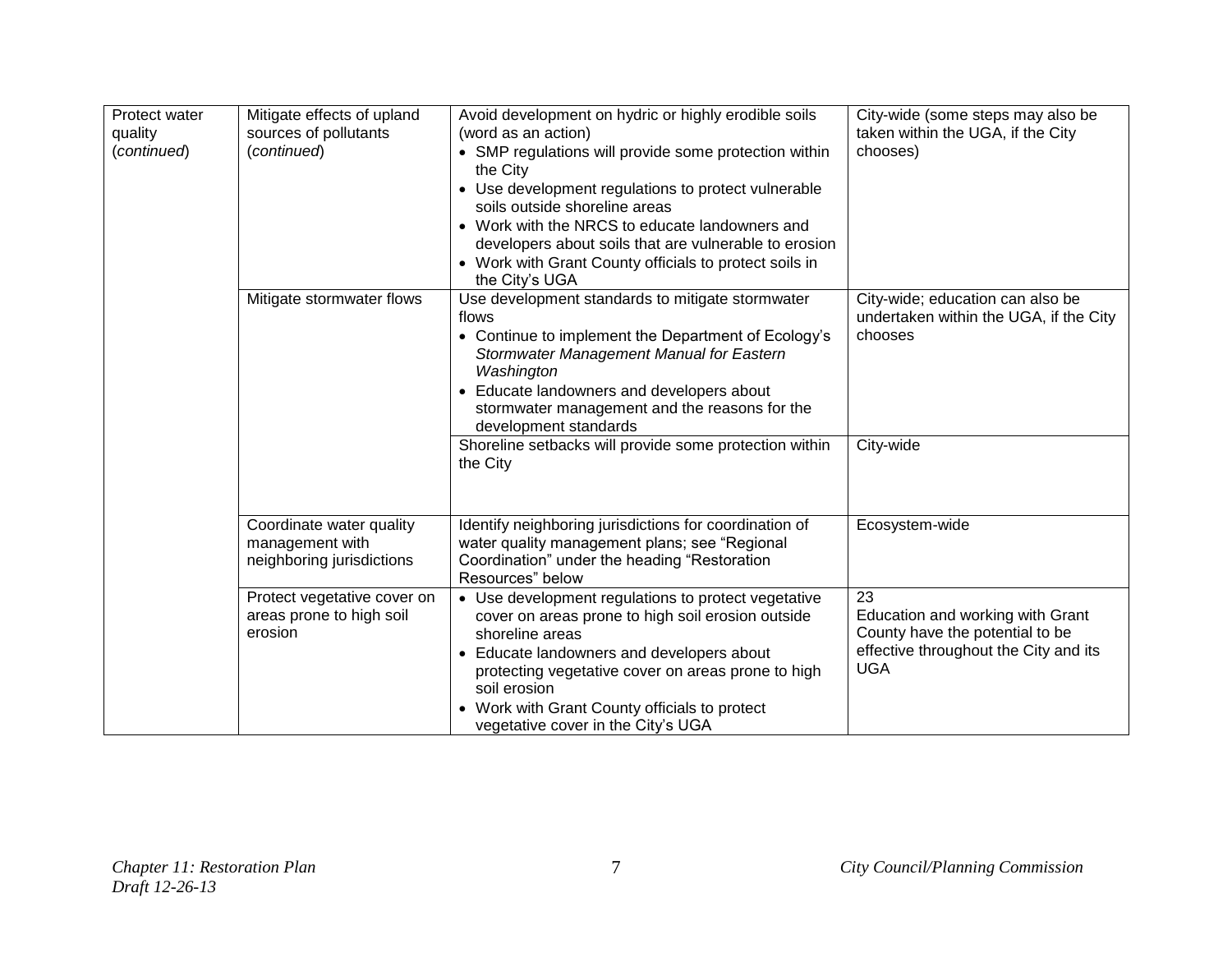| Protect water<br>quality<br>(continued)                   | Maintain the natural value of<br>wetlands to control and filter storm<br>water runoff                                                                    | • SMP regulations will provide protection in shoreline areas<br>within the City<br>• Strictly enforce the City's CAO and SMP<br>• Educate landowners and developers about wetland functions,<br>values, and protection<br>• Work with Grant County officials to protect wetlands and their<br>buffers in the City's UGA                                                                                                                                                                                                                                                                                                                       | City-wide (some steps<br>may also be taken<br>within the UGA, if the<br>City chooses) |
|-----------------------------------------------------------|----------------------------------------------------------------------------------------------------------------------------------------------------------|-----------------------------------------------------------------------------------------------------------------------------------------------------------------------------------------------------------------------------------------------------------------------------------------------------------------------------------------------------------------------------------------------------------------------------------------------------------------------------------------------------------------------------------------------------------------------------------------------------------------------------------------------|---------------------------------------------------------------------------------------|
| Protect riparian<br>habitat and<br>migration<br>corridors | Regulate new development to<br>ensure protection of riparian<br>habitat and migration corridors                                                          | • SMP regulations, including buffer and setback requirements,<br>will provide protection in shoreline areas within the City<br>• Educate landowners about riparian habitat and migration<br>corridors and their protection to improve protection of already-<br>developed areas. See "Education Programs" under the<br>heading "Restoration Resources" below for ideas<br>• Work with Grant County officials to protect riparian habitat and<br>migration corridors in the City's UGA                                                                                                                                                         | City-wide (some steps<br>may also be taken<br>within the UGA, if the<br>City chooses) |
|                                                           | Protect riparian, emergent,<br>aquatic, and wetland vegetation<br>within SMP jurisdiction to mitigate<br>effects of upland nonpoint<br>pollution sources | Protect shoreline and aquatic vegetation near docks, residential<br>areas, and public access areas<br>• SMP regulations will provide protection in shoreline areas<br>within the City<br>Educate landowners and the general public (including out-of-<br>$\bullet$<br>town recreational users) about the functions of shoreline and<br>aquatic vegetation and how to protect it; and about aquatic<br>weeds and how to prevent their spread. See "Education"<br>Programs" under the heading "Restoration Resources" below<br>for ideas<br>• Work with Grant County officials to protect shoreline and<br>aquatic vegetation in the City's UGA | 2-4, 6, 8, 15-17, 19,<br>22-24, 26, 27, 29<br>City-wide and<br>throughout the UGA     |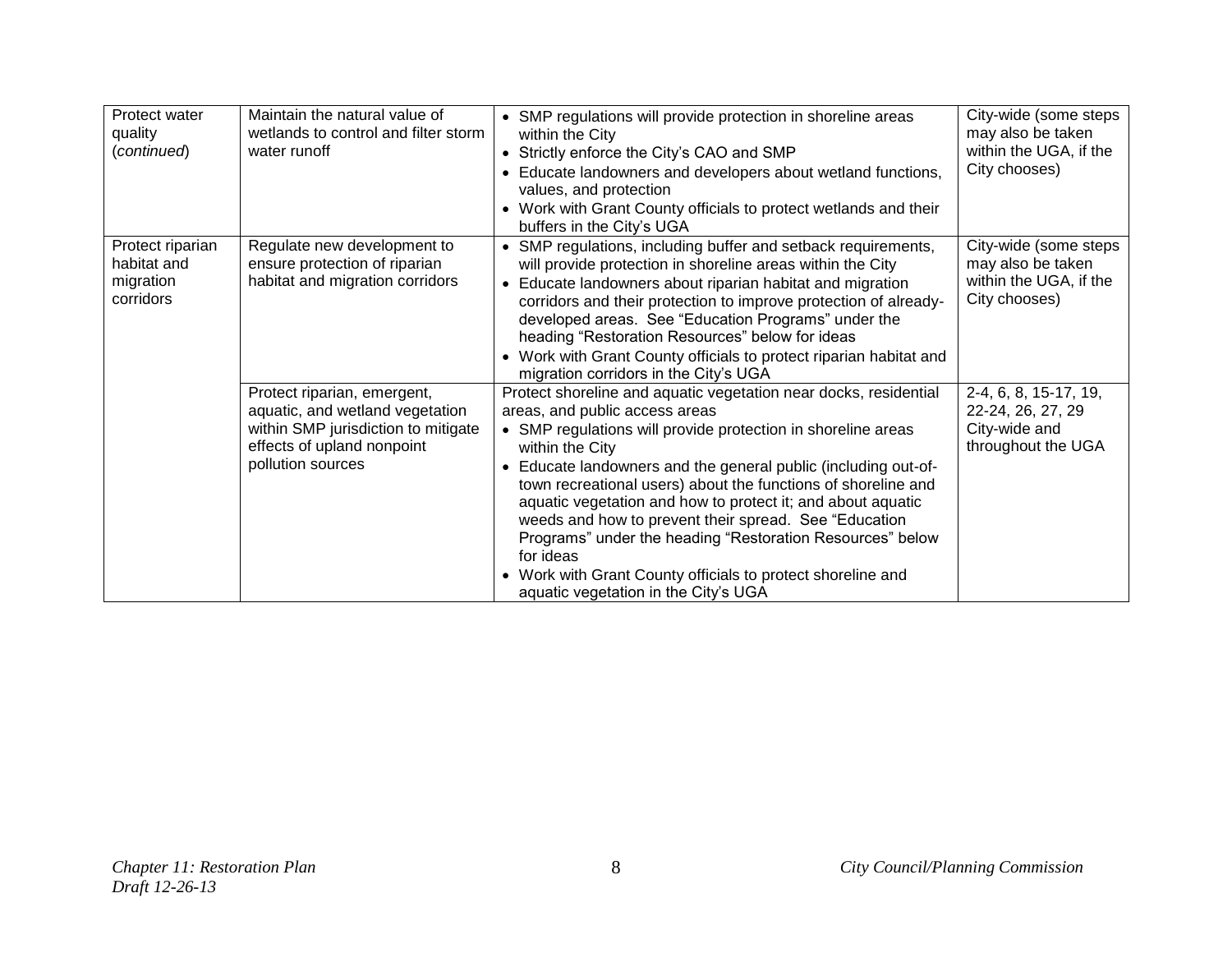| Protect riparian<br>habitat and<br>migration corridors<br>(continued) | Protect riparian, emergent, aquatic,<br>and wetland vegetation within SMP<br>jurisdiction to mitigate effects of<br>upland nonpoint pollution sources<br>(continued) | Protect vegetative buffer on residential and<br>agricultural land<br>• SMP regulations will provide protection in<br>shoreline areas within the City<br>• Educate residential landowners about the<br>functions of shoreline vegetation and how to<br>protect it. See "Education Programs" under the<br>heading "Restoration Resources" below for ideas<br>• Educate owners and managers of agricultural land<br>about the functions of shoreline vegetation and<br>how to protect it. See "Education Programs"<br>under the heading "Restoration Resources" below<br>for ideas<br>• Work with Grant County officials to protect<br>vegetative buffers on developed and developing<br>residential land in the City's UGA<br>• Work with Grant County, NRCS, conservation<br>district to protect vegetative buffers on agricultural<br>land throughout the subbasin<br>• Develop an incentive program to encourage<br>protection of vegetative buffers on agricultural<br>land throughout the subbasin, perhaps in<br>partnership with other organizations | $\bullet$ 1, 2, 3, 15, 21, 26, 29,<br>30<br>• Throughout the City,<br>the UGA, and the<br>subbasin |
|-----------------------------------------------------------------------|----------------------------------------------------------------------------------------------------------------------------------------------------------------------|-----------------------------------------------------------------------------------------------------------------------------------------------------------------------------------------------------------------------------------------------------------------------------------------------------------------------------------------------------------------------------------------------------------------------------------------------------------------------------------------------------------------------------------------------------------------------------------------------------------------------------------------------------------------------------------------------------------------------------------------------------------------------------------------------------------------------------------------------------------------------------------------------------------------------------------------------------------------------------------------------------------------------------------------------------------|----------------------------------------------------------------------------------------------------|
|                                                                       |                                                                                                                                                                      | Work with conservation and irrigation districts,<br>including the Moses Lake Irrigation and<br>Rehabilitation District, to implement recognized Best<br>Management Practices along riparian areas<br>throughout the subbasin                                                                                                                                                                                                                                                                                                                                                                                                                                                                                                                                                                                                                                                                                                                                                                                                                              | Ecosystem-wide                                                                                     |
|                                                                       |                                                                                                                                                                      | Protect existing wetlands from encroachment by light<br>industrial development<br>• SMP regulations prohibiting new industrial<br>development will provide protection in shoreline<br>areas within the City<br>• Use education and outreach to prevent<br>encroachment by existing light industrial<br>developments in the City and its UGA<br>• Work with Grant County officials to prevent<br>encroachment on wetlands on developed and<br>developing land in the City's UGA                                                                                                                                                                                                                                                                                                                                                                                                                                                                                                                                                                            | 12, 13<br>City-wide (some steps<br>may also be taken within<br>the UGA, if the City<br>chooses)    |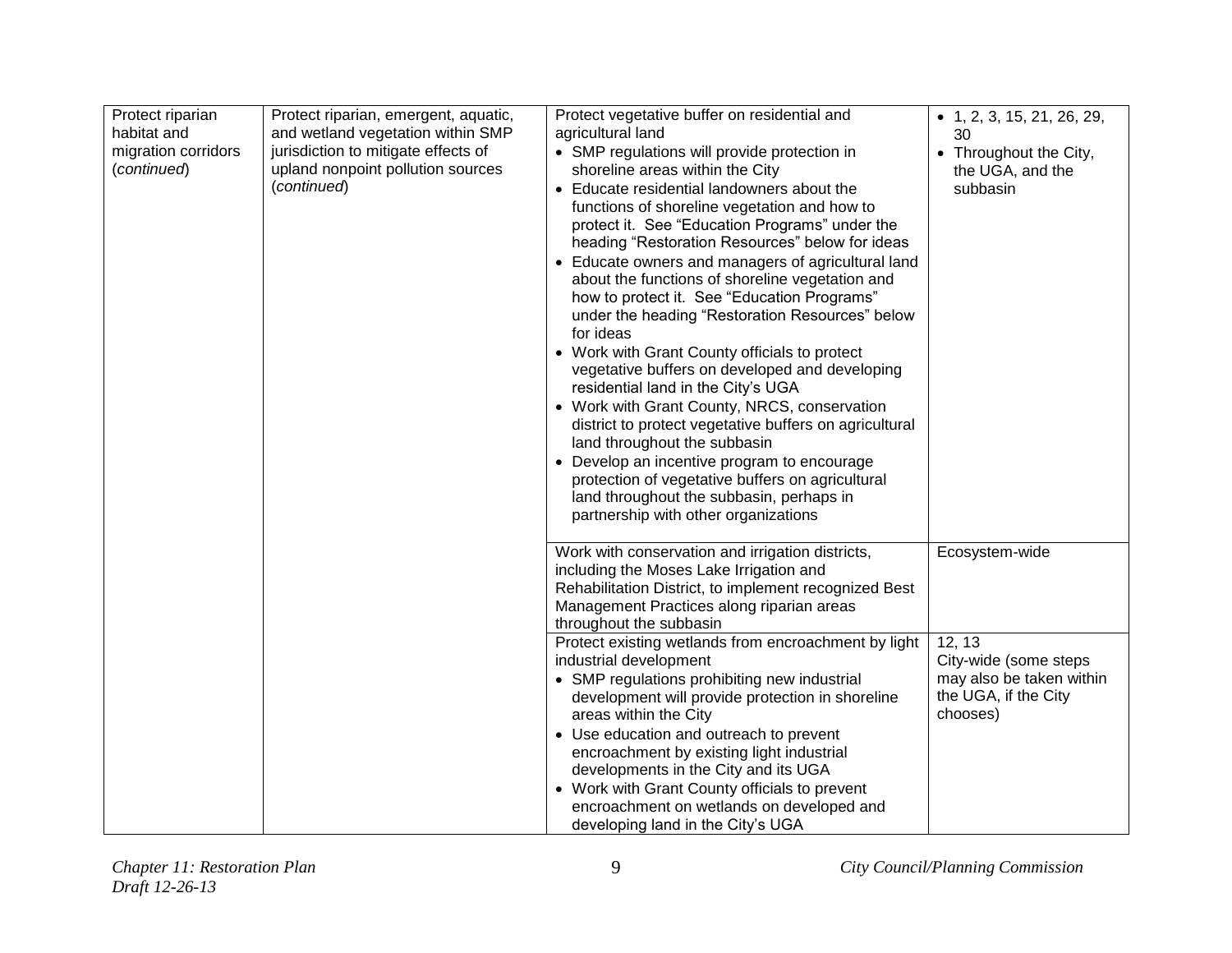| Protect riparian<br>habitat and migration<br>corridors (continued) | Protect riparian, emergent, aquatic, and<br>wetland vegetation within SMP jurisdiction<br>to mitigate effects of upland nonpoint<br>pollution sources (continued) | Protect existing wetlands from encroachment by<br>residential development<br>• SMP regulations will provide some protection<br>in shoreline areas within the City<br>• Educate landowners about wetlands and how<br>to protect them. See "Education Programs"<br>below for ideas<br>• Work with Grant County officials to protect<br>wetlands on developed and developing land<br>in the City's UGA                                                | 2, 4-6, 9-11, 14, 21, 22,<br>24-28, 30<br>City-wide (some steps<br>may also be taken within<br>the UGA, if the City<br>chooses) |
|--------------------------------------------------------------------|-------------------------------------------------------------------------------------------------------------------------------------------------------------------|----------------------------------------------------------------------------------------------------------------------------------------------------------------------------------------------------------------------------------------------------------------------------------------------------------------------------------------------------------------------------------------------------------------------------------------------------|---------------------------------------------------------------------------------------------------------------------------------|
|                                                                    |                                                                                                                                                                   | Protect existing wetlands from encroachment by<br>recreational development<br>• SMP regulations will provide some protection<br>in shoreline areas within the City.<br>• Educate landowners about wetlands and how<br>to protect them. See "Education Programs"<br>under the heading "Restoration Resources"<br>below for ideas<br>• Work with Grant County officials to protect<br>wetlands on developed and developing land<br>in the City's UGA | 30<br>City-wide (some steps<br>may also be taken within<br>the UGA, if the City<br>chooses)                                     |
|                                                                    | Protect important habitat areas                                                                                                                                   | Protect priority habitat identified by WDFW<br>• SMP regulations will provide some protection<br>in shoreline areas within the City<br>• Work in partnership with WDFW & other<br>resource agencies (see restoration resources,<br>below) to educate landowners and developers<br>in the City and the UGA<br>• Communicate with WDFW about new priority<br>habitat areas, priority habitat issues, etc.                                            | 1-6, 10, 16, 17, 20-22, 26-<br>29<br>Throughout the City, the<br>UGA, and the ecosystem                                         |
|                                                                    |                                                                                                                                                                   | Protect spawning and rearing habitat for fish and<br>wildlife<br>• SMP regulations will provide some protection<br>in shoreline areas within the City<br>• Work in partnership with WDFW & other<br>resource agencies (see restoration resources,<br>below) to educate landowners and developers<br>in the City and the UGA                                                                                                                        | 14                                                                                                                              |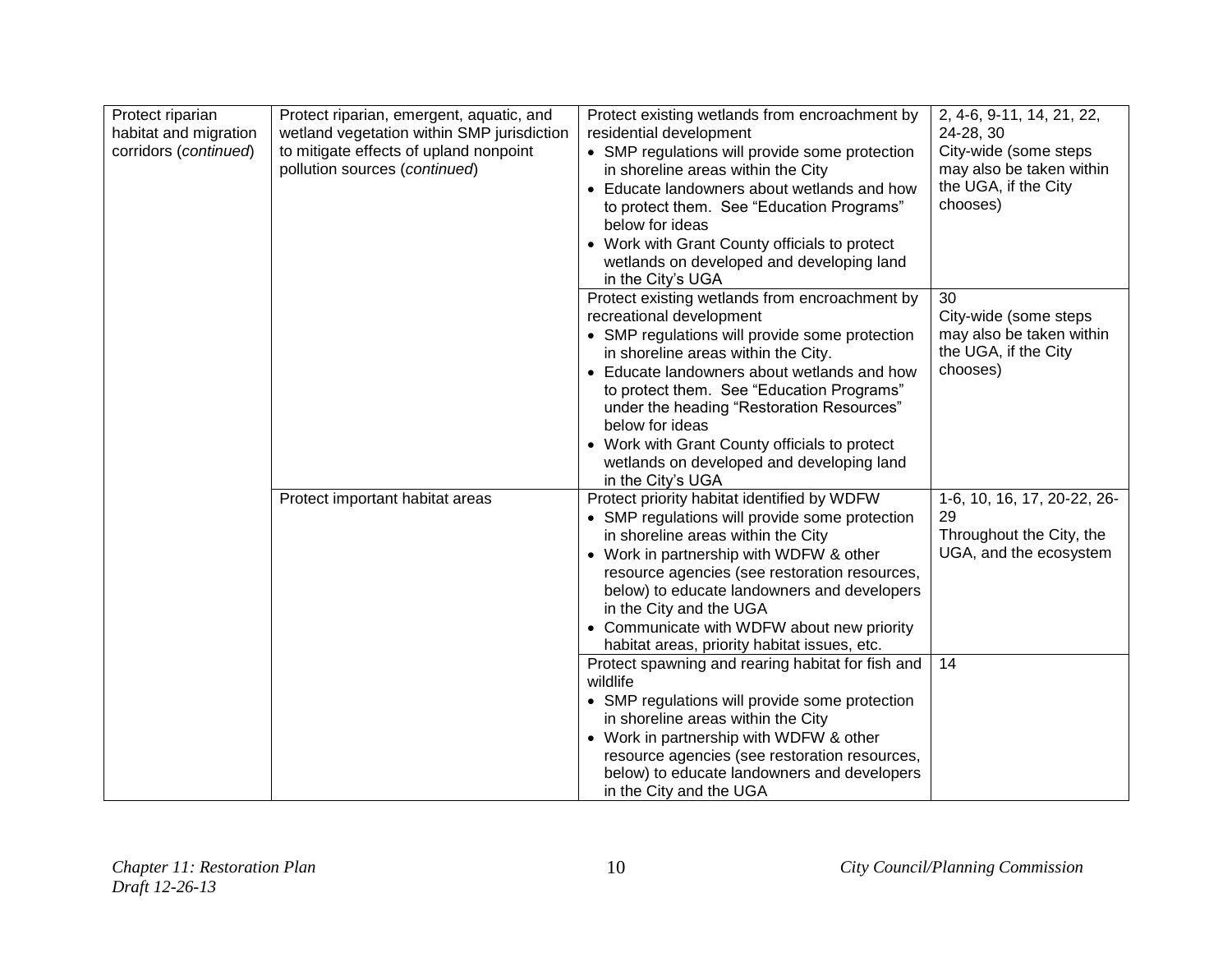| Protect riparian habitat and       | Protect important                                                           | Protect vegetation and habitat in dune areas                                                                                                                                                                                                                                    | 25                                            |
|------------------------------------|-----------------------------------------------------------------------------|---------------------------------------------------------------------------------------------------------------------------------------------------------------------------------------------------------------------------------------------------------------------------------|-----------------------------------------------|
| migration corridors<br>(continued) | habitat areas<br>(continued)                                                | • Study dune ecosystem to provide a scientific basis for regulating<br>uses in the dunes area.<br>• The SMP policies and regulations for the "Shoreline Residential-                                                                                                            |                                               |
|                                    |                                                                             | Dunes" environment provide a mechanism for working creatively to<br>protect the area while allowing reasonable use                                                                                                                                                              |                                               |
|                                    |                                                                             | • Work in partnership with recreation user groups, WDFW, & other<br>resource agencies (see restoration resources, below) to educate<br>landowners and developers in the City and the UGA                                                                                        |                                               |
|                                    | Limit hardening of<br>shoreline structures                                  | • SMP regulations will provide protection in shoreline areas within<br>the City<br>• Educate landowners and developers throughout the City and the                                                                                                                              | City-wide and<br>throughout the<br><b>UGA</b> |
|                                    |                                                                             | UGA about shoreline stabilization. See "Education Programs"<br>under the heading "Restoration Resources" below for ideas                                                                                                                                                        |                                               |
|                                    | Limit increase in the<br>number of bulkheads                                | • SMP regulations will provide protection in shoreline areas within<br>the City                                                                                                                                                                                                 | 1-6, 8, 15, 16, 18,<br>19, 26, 28-30          |
|                                    | on the shoreline                                                            | • Educate landowners and developers throughout the UGA about<br>shoreline stabilization. See "Education Programs" under the<br>heading "Restoration Resources" below for ideas                                                                                                  | Throughout the<br>City and the UGA            |
|                                    |                                                                             | • Work with Grant County officials to limit new bulkheads in the<br>City's UGA                                                                                                                                                                                                  |                                               |
|                                    | Maintain the biological<br>and physical functions<br>and values of wetlands | Provide for reasonable buffers around wetlands in order to provide a<br>local habitat for wetland plant and animal communities, and to reduce<br>or minimize intrusions from humans and domestic animals<br>• SMP regulations will provide protection in shoreline areas within | Throughout the<br>City and the UGA            |
|                                    |                                                                             | the City<br>• Educate landowners and developers throughout the City and the<br>UGA about wetland functions and values. See "Education"<br>Programs" under the heading "Restoration Resources" below for<br>ideas                                                                |                                               |
|                                    |                                                                             | • Work with Grant County officials to protect wetlands in the City's<br><b>UGA</b>                                                                                                                                                                                              |                                               |
|                                    |                                                                             | • Educate owners and managers of agricultural land about wetland<br>functions and values and how to protect them. See "Education<br>Programs" under the heading "Restoration Resources" below for<br>ideas                                                                      |                                               |
|                                    |                                                                             | • Work with Grant County, NRCS, conservation district to protect<br>wetland functions and values on agricultural land throughout the<br>subbasin                                                                                                                                |                                               |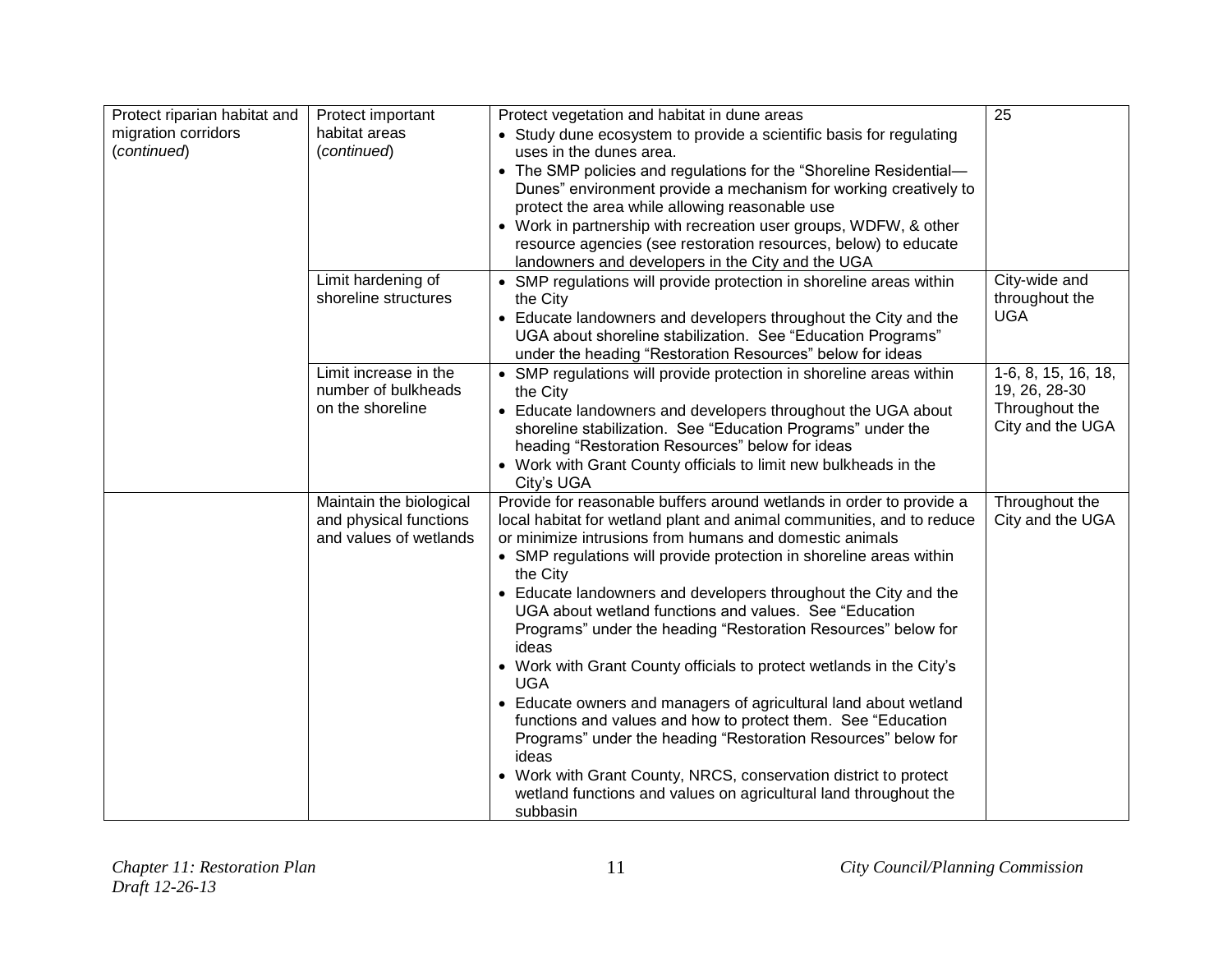| Protect riparian habitat<br>and migration corridors<br>(continued) | Maintain the biological<br>and physical functions<br>and values of wetlands<br>(continued)                                                                                                                                  | • Develop an incentive program to encourage protection of wetlands<br>on agricultural land throughout the subbasin, perhaps in<br>partnership with other organizations<br>• Encourage good stewardship by all residents and users of<br>shoreline areas | Throughout the<br>City and the UGA                                                                                                                                         |
|--------------------------------------------------------------------|-----------------------------------------------------------------------------------------------------------------------------------------------------------------------------------------------------------------------------|---------------------------------------------------------------------------------------------------------------------------------------------------------------------------------------------------------------------------------------------------------|----------------------------------------------------------------------------------------------------------------------------------------------------------------------------|
| Restore altered<br>hydrologic processes                            | Work with Bureau of<br>Reclamation and the<br>Moses Lake Irrigation<br>and Rehabilitation<br>District to alter dam and<br>irrigation operations,<br>such as timing<br>drawdown to limit<br>impacts to aquatic<br>vegetation | Initial steps will depend on the City's existing relationships; see<br>"Regional Coordination" under the heading "Restoration Resources"<br>below                                                                                                       | Ecosystem-wide                                                                                                                                                             |
| Restore water quality                                              | Reduce impacts of<br>stormwater runoff on<br>water quality throughout<br>the subbasin                                                                                                                                       | • Highlight locations for most effective stormwater retrofitting<br>• Retrofit storm sewer outfalls to limit pollution loading to the lake                                                                                                              | 8 (2 sites); 9 (1<br>site); 12 (1 site);<br>13 (2 sites); 15 (1<br>site); 16 (4 sites);<br>19 (5 sites); 20 (3)<br>sites); 21 (3)<br>sites); 26 (6)<br>sites); 28 (1 site) |

| Reduce/prevent runoff<br>from parking areas | Develop vegetative buffers around parking areas on public land, as<br>well as direct overland flow away from lake                   | City-wide                                                                          |
|---------------------------------------------|-------------------------------------------------------------------------------------------------------------------------------------|------------------------------------------------------------------------------------|
|                                             | On public land, move parking areas out of the SMP jurisdiction or set<br>them back from the shoreline or convert to pervious paving | 6 (Cascade<br>Park), 17 (Lower<br>Peninsula Boat<br>Launch), 22<br>(Montlake Park) |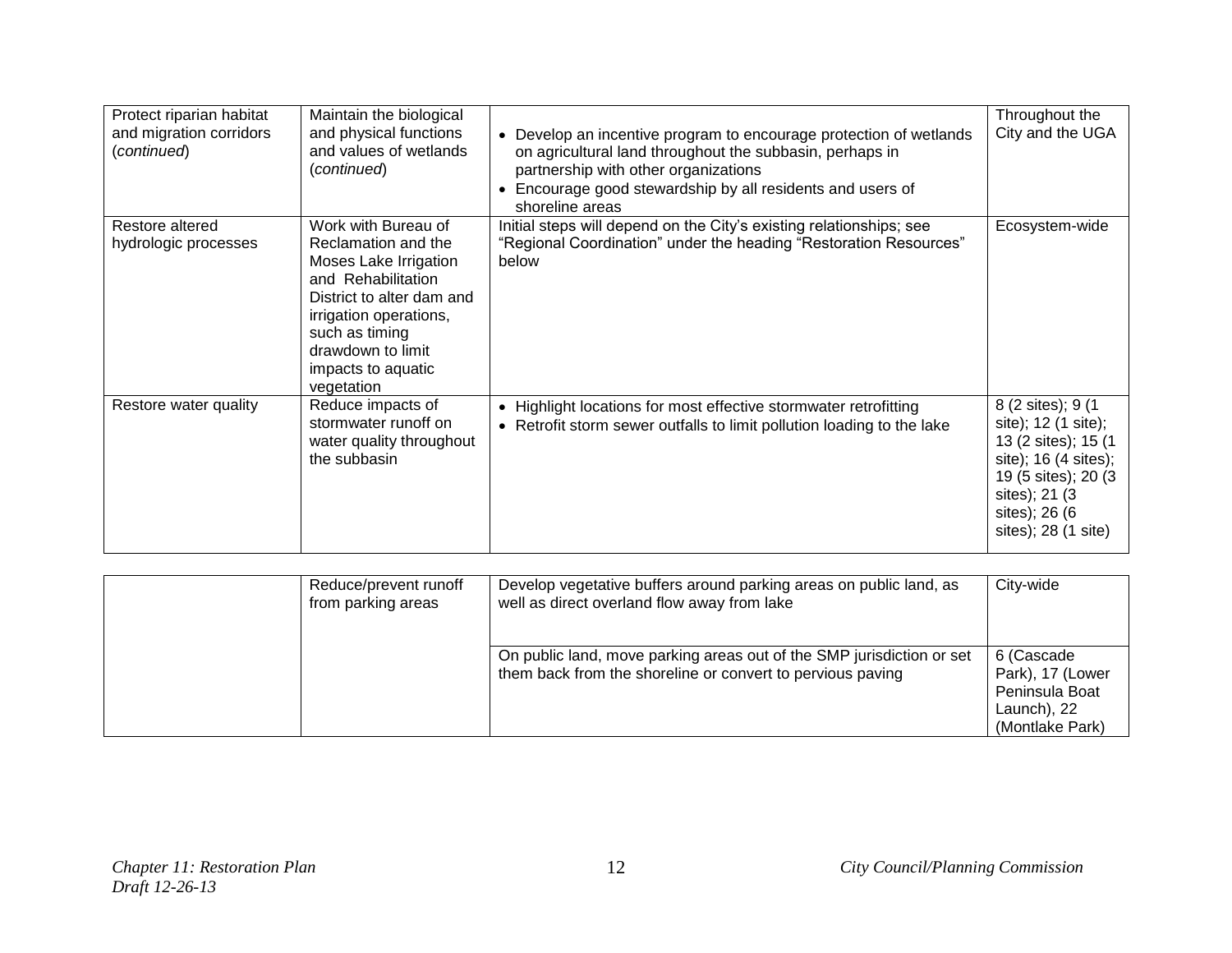| Restore water quality<br>(continued) | Reduce/prevent runoff<br>from parking areas<br>(continued)              | Provide incentives for landowners to develop vegetative buffers<br>around parking areas, as well as direct overland flow away from lake,<br>on sites already developed. Initial steps could include:<br>• Secure funding and program sponsor (unless city is to<br>sponsor/manage the program)<br>• Develop educational materials; communicate with landowners                                                                                                                  | 14, 15, 24                                                |
|--------------------------------------|-------------------------------------------------------------------------|---------------------------------------------------------------------------------------------------------------------------------------------------------------------------------------------------------------------------------------------------------------------------------------------------------------------------------------------------------------------------------------------------------------------------------------------------------------------------------|-----------------------------------------------------------|
|                                      | Reduce impacts of<br>agriculture and<br>development on water<br>quality | Work with conservation districts and irrigation districts, including the<br>Moses Lake Irrigation and Rehabilitation District, to institute BMPs for<br>agriculture, including efficient use of irrigation water and fertilizer,<br>control of animal waste and sediment, as well as livestock fencing<br>along riparian areas                                                                                                                                                  | Throughout the<br>City, the UGA,<br>and the subbasin      |
|                                      |                                                                         | Develop public education programs to reduce fertilizer use on<br>residential land near the shoreline                                                                                                                                                                                                                                                                                                                                                                            | City-wide (and<br>within the UGA, if<br>the City chooses) |
|                                      |                                                                         | Use education and incentives to encourage restoration of vegetative<br>buffers on developed parcels and in agricultural areas. Initial steps<br>could include: secure funding and program sponsor (unless city is to<br>sponsor/manage the program), develop educational materials;<br>communicate with landowners                                                                                                                                                              | $1-4, 6, 7, 9, 15,$<br>19-21, 23, 26, 28,<br>29           |
|                                      |                                                                         | Restore vegetative cover and riparian buffer on areas prone to high<br>soil erosion. Initial steps could include:<br>• Identify target parcels<br>• Develop an incentive program<br>. Work with NRCS, conservation district, WDFW, or other entities to<br>secure funding and program sponsor (unless city is to<br>sponsor/manage the program)<br>• Develop educational materials<br>• Communicate with landowners. Distribute materials; assess<br>willingness to participate | 23                                                        |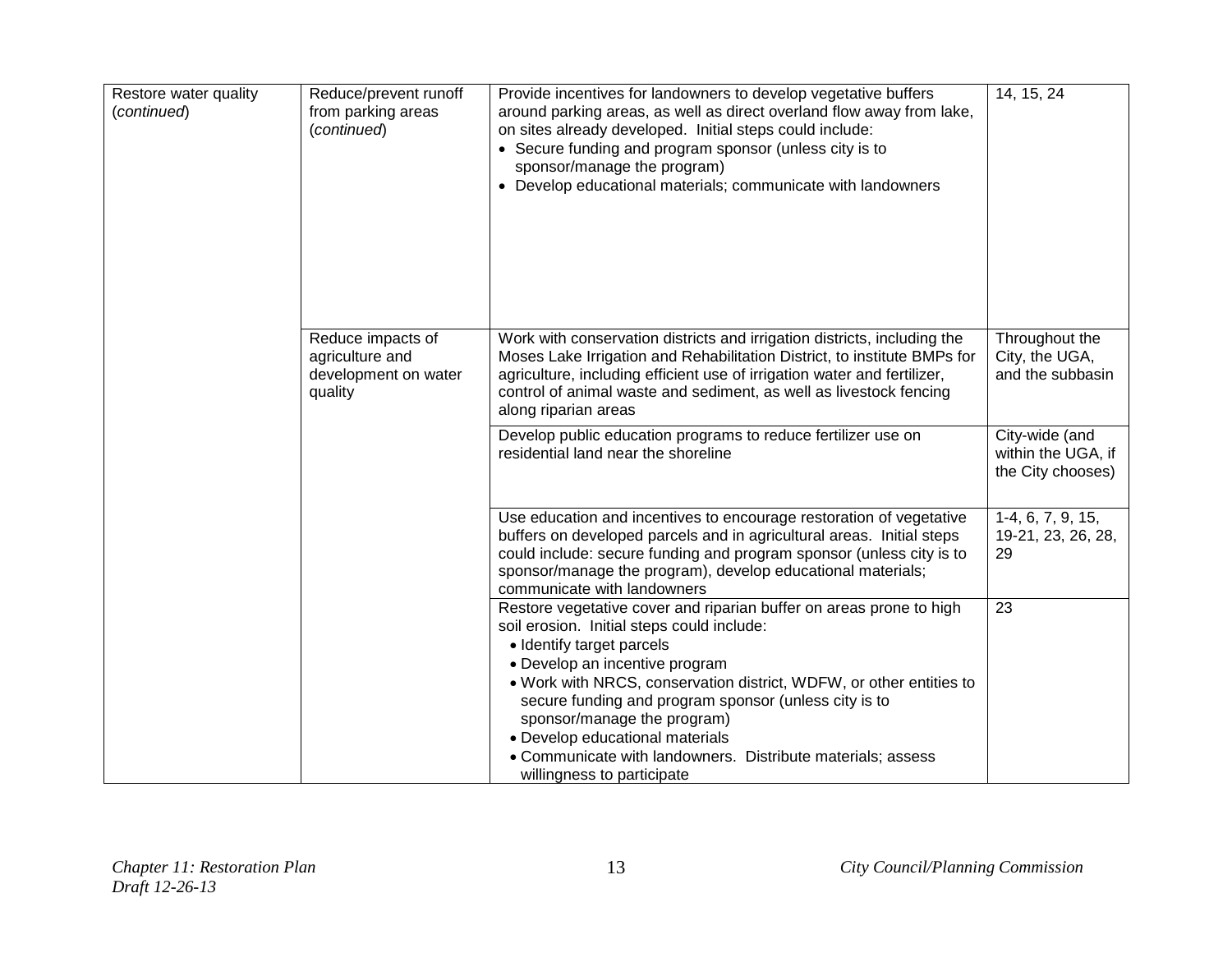| Restore riparian<br>habitat and<br>migration<br>corridors | Restore native<br>terrestrial and<br>emergent vegetation<br>in shoreline areas | Develop a demonstration project on public lands using "soft" structural<br>stabilization, vegetative stabilization, or a combination of an upland retaining wall<br>with vegetation restoration                                                                                                                                                                                                                                                                                                            | Is there a site that<br>might work well?<br>None of the sites<br>identified in the<br>inventory and<br>characterization<br>is on public land.<br>Are there any<br>bulkheads on<br>public land? |
|-----------------------------------------------------------|--------------------------------------------------------------------------------|------------------------------------------------------------------------------------------------------------------------------------------------------------------------------------------------------------------------------------------------------------------------------------------------------------------------------------------------------------------------------------------------------------------------------------------------------------------------------------------------------------|------------------------------------------------------------------------------------------------------------------------------------------------------------------------------------------------|
|                                                           |                                                                                | Where landowners are interested, replace bulkheads and other shore protection<br>structures with bioengineered (biotechnical or biostructural) stabilization, or<br>upland retaining walls and riparian and emergent vegetation; and restore<br>terrestrial and emergent vegetation. Initial steps could include: develop<br>educational materials; assess landowner willingness-maybe find a champion;<br>secure funding and leadership/sponsorship for project; develop and implement a<br>pilot project | 1-8, 15, 16, 18,<br>19, 26, 28-30                                                                                                                                                              |
|                                                           |                                                                                | Restore riparian and emergent vegetation on publicly owned land                                                                                                                                                                                                                                                                                                                                                                                                                                            | Cascade Park<br>(Reach 6)                                                                                                                                                                      |
|                                                           |                                                                                | On publicly owned land, manage areas of emergent vegetation to support healthy<br>ecological processes and functions                                                                                                                                                                                                                                                                                                                                                                                       | Cascade Park<br>(Reach 6)                                                                                                                                                                      |
|                                                           |                                                                                | Provide public access at the railroad grade in Neppel Park and restore emergent<br>vegetation and vegetative buffer                                                                                                                                                                                                                                                                                                                                                                                        | <b>Neppel Park</b><br>(Reach 13)                                                                                                                                                               |
|                                                           |                                                                                | Educate landowners about shoreline vegetation restoration                                                                                                                                                                                                                                                                                                                                                                                                                                                  | City-wide (and<br>within the UGA, if<br>the City chooses)                                                                                                                                      |
|                                                           |                                                                                | Encourage landowners to restore shoreline vegetation                                                                                                                                                                                                                                                                                                                                                                                                                                                       | City-wide (and<br>within the UGA, if<br>the City chooses)                                                                                                                                      |
|                                                           | Enhance wetlands to<br>increase biological<br>and physical functions           | Educate landowners about wetlands enhancement                                                                                                                                                                                                                                                                                                                                                                                                                                                              | City-wide (and<br>within the UGA, if<br>the City chooses)                                                                                                                                      |
|                                                           | and values                                                                     | Encourage landowners to enhance wetlands                                                                                                                                                                                                                                                                                                                                                                                                                                                                   | City-wide (and<br>within the UGA, if<br>the City chooses)                                                                                                                                      |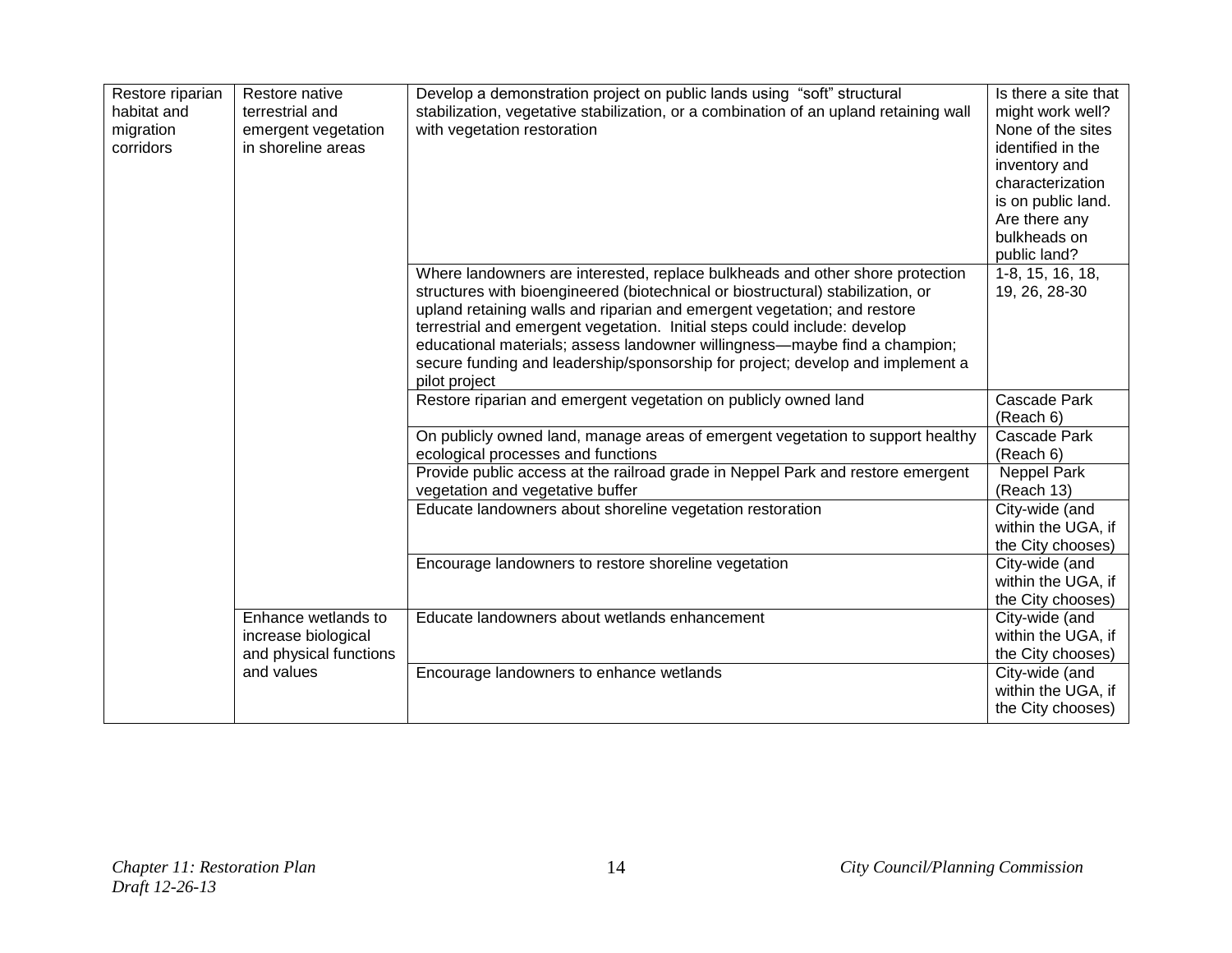# **Existing and Ongoing Programs**

## **Restoration Resources**

**Potential mechanisms** for actions that are not currently being implemented or for which funding is not anticipated.

#### **Regional Coordination**

Some of the City's restoration objectives depend on coordination with other entities. Others can be furthered by coordination, and will achieve much better results than if protection and restoration efforts are limited to shoreline areas within the City. The city can foster shoreline ecological function by building relationships, and exploring opportunities for coordination, with governments and other agencies involved in land and water management, including:

- Moses Lake Conservation District
- Grant Conservation District
- Irrigation Districts, including the Moses Lake Irrigation and Rehabilitation District
- Grant County
- The Washington Department of Fish and Wildlife
- The Washington Department of Ecology
- Washington State University's Grant and Adams Counties Extension
- The Bureau of Reclamation
- The Natural Resource Conservation Service
- The Upper Crab Creek/Wilson Creek Watershed Planning Unit

Where working relationships are not already in place, establishing them as soon as possible will lay the groundwork for joint planning, and is likely to be more effective than seeking to enlist support at the stage of implementation.

Possibilities include:

- Convening a forum to discuss the existing situation and each party's needs and interests
- Meeting individually with representatives of other organizations interested in lake management
- Working through channels that have already been established

Some of the agencies listed above offer technical and funding resources that may be available to supports shoreline protection and restoration. Coordination with those agencies will help City staff understand what resources are available and plan projects to take best advantage of them—including working effectively with funding cycles.

#### **Education Programs**

Education programs offer effective means of contacting large numbers of people and encouraging voluntary action, as well as informing members of the public of local, state, and federal regulations and their responsibilities as landowners and resource users. Possibilities include:

- Develop a Good Neighbor Handbook; distribute to all shoreline landowners; work with Real Estate agents, Audubon, Master Gardeners to distribute; mail to all purchasers of shoreline property
- Educate Master Gardeners
- Hold shoreline landscaping classes—to teach landowners how to minimize runoff and delivery of pollutants to the lake, minimize chemical use, use any chemicals correctly, work with existing vegetation, enhance shoreline resources, protect and enhance habitat, watch wildlife without disturbance, etc.
- Develop brochures; distribute as part of the development process and through other channels—garden centers, cooperative extension, etc.
- Use the City's web site to link residents to information about shoreline issues such as vegetation conservation
- Place interpretive signs at public access areas
- Develop a display and exhibit it at City Hall, the County Fair, local home shows, and other venues.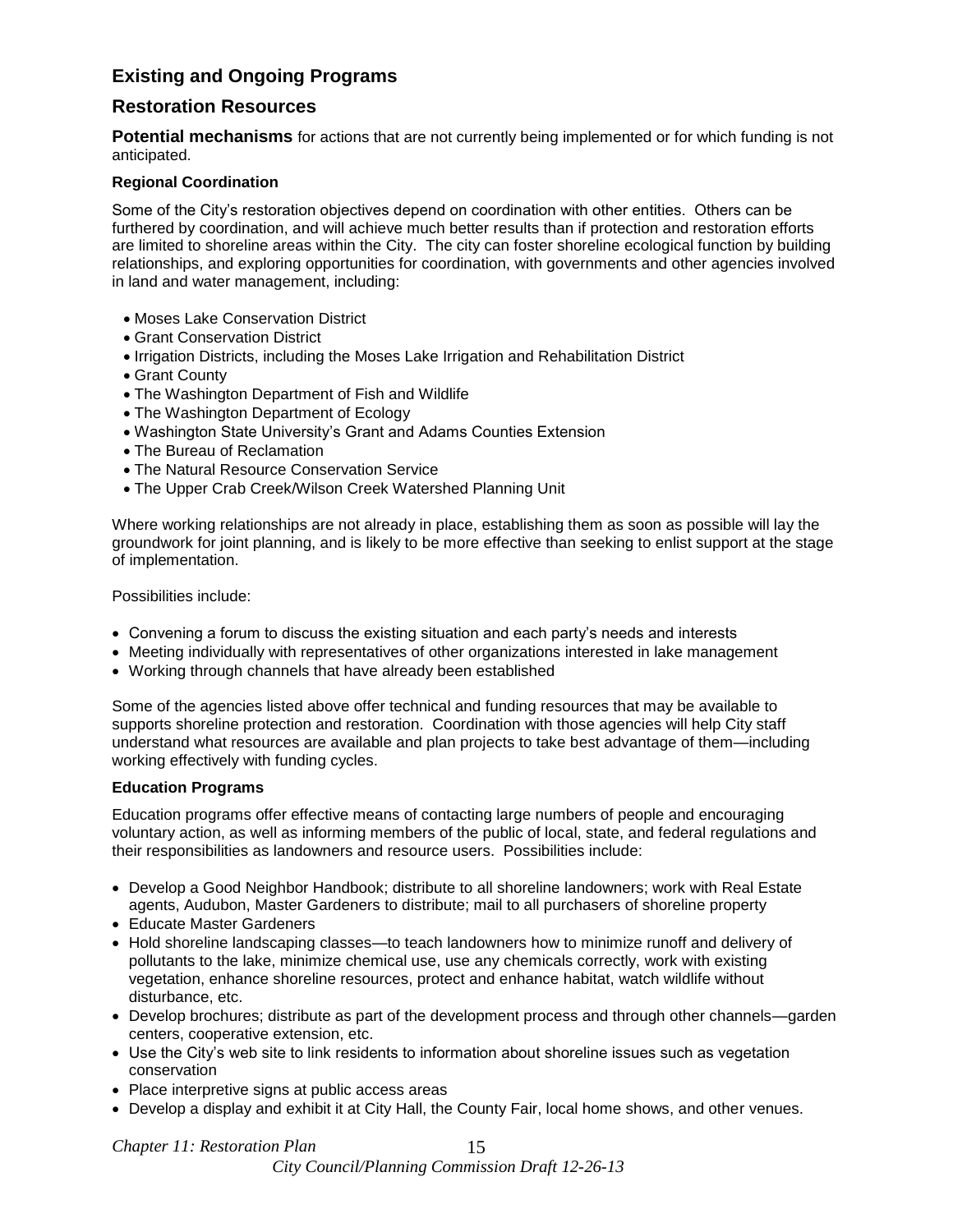- Develop educational materials about shoreline stabilization methods; distribute as part of the development process
- Work with the Conservation District to hold a shoreline stabilization seminar, and perhaps a tour of bulkhead alternatives, for developers and interested landowners.
- Develop educational materials about important fish species, their habitat, and how to protect them; distribute at fishing days, Cast for Kids, bait and tackle dealers, etc.
- Distribute the Department of Ecology's "Lake-Friendly Landscaping" focus sheet, and place a link to it on the City's web site

#### **Parks Management**

The City will develop a parks management plan that details strategies and actions for improving the ecological function of shorelines in the City's parks. Choices about design (particularly where people will access the water for boating, swimming, etc.), plant materials, planting methods, and maintenance can all be tailored to support both recreation and shoreline objectives.

#### **Capital Facilities Program**

The City can further a number of its objectives by planning and implementing public works projects. Amending the Capital Facilities element of the City's *Comprehensive Plan* will provide a mechanism for prioritizing and funding certain restoration strategies. Actions to consider in amending the element include:

- Retrofit storm sewer outfalls to limit pollution loading to the lake (Municipal Facilities section)
- Develop vegetative buffers around parking areas on public land, as well as direct overland flow away from lake (Municipal Facilities and/or Parks and Recreation Facilities section)
- On public land, move parking areas out of the SMP jurisdiction or set them back from the shoreline (Municipal Facilities and/or Parks and Recreation Facilities section)
- Develop a demonstration project on public lands using "soft" structural stabilization, vegetative stabilization, or a combination of an upland retaining wall with vegetation restoration (Municipal Facilities or Parks and Recreation Facilities section, depending on demonstration project location)
- Restore emergent vegetation on publicly owned land (Municipal Facilities and/or Parks and Recreation Facilities section)
- Provide public access at the railroad grade in Neppel Park and restore emergent vegetation and vegetative buffer (Parks and Recreation Facilities section)

#### **Development Opportunities**

The City may have opportunities to work with shoreline developers to complete restoration actions in addition to minimum mitigation requirements. Possibilities include:

- Establishing a Shoreline Restoration Bank—a list of restoration projects that would further the City's restoration objectives and that might not otherwise be completed. Where on-site mitigation opportunities are limited by building site constraints, limited potential ecological gains, or other sitespecific factors, and where the proposed development is consistent with the City's Comprehensive Plan and meets an identified need, the requirement for onsite mitigation might be waived in exchange for completion by the developer of a high-priority restoration project on another site. The City would probably want to require that the off-site restoration provide a gain in shoreline ecological functions (i.e., the off-site project would have to exceed the "no net loss" standard—it would have to go beyond resulting in no net loss and enhance shoreline ecological function).
- Serving as liaison between developers interested in restoration and organizations that can provide technical expertise and funding for projects that will advance the City's restoration objectives. Regional Coordination, if undertaken, will make the City a valuable clearinghouse for restoration information and a good link between developers and restoration opportunities.

#### **Development Incentives**

Development incentives might include waiving some or all development application fees or waiving cityrequired infrastructure improvement fees for developers, landowners, and agricultural land managers willing to take protection and restoration actions in addition to those required by the SMP.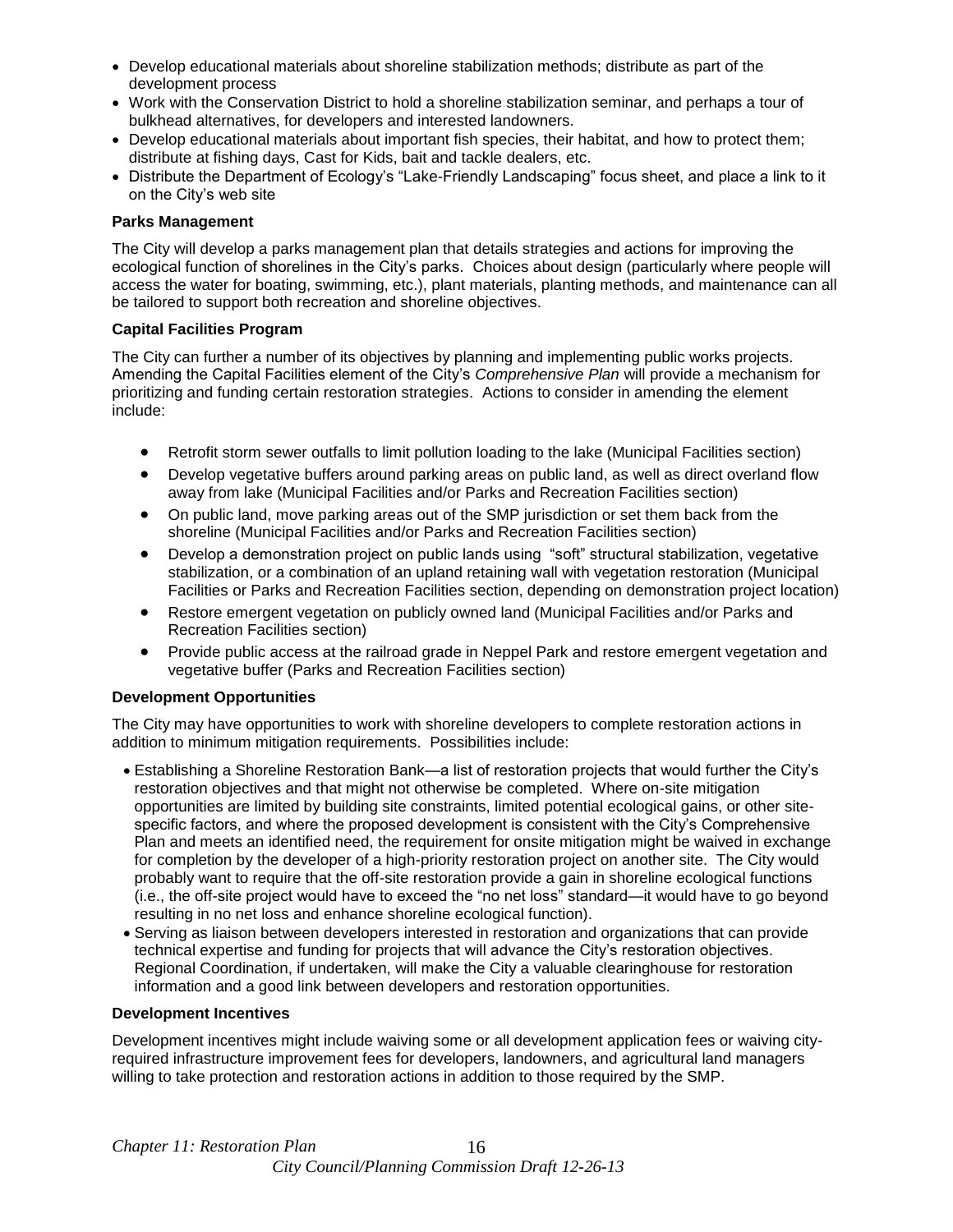## **Tax Relief System**

The City may want to consider a tax system to encourage shoreline restoration measures. Possibilities include:

 Working with Grant County to craft a preferential tax incentive through the Public Benefit Rating System administered by the County under the Open Space Taxation Act (RCW 84.34), to encourage private landowners to preserve natural shore-zone features for "open space" tax relief. The Department of Ecology has published a technical guidance document for local governments that wish to improve landowner stewardship of natural resources. More information about the program can be found at [http://www.ecy.wa.gov/biblio/99108.html.](http://www.ecy.wa.gov/biblio/99108.html) The guidance document provides "technically based property selection criteria designed to augment existing open space efforts with protection of key natural resource features which directly benefit the watershed. Communities can choose to use any portion, or all, of these criteria when tailoring a Public Benefit Rating System to address the specific watershed issues they are facing."

## **Fee System**

The City may want to consider a fee system to directly fund shoreline restoration measures. Possibilities include:

 Establishing a Shoreline Restoration Fund. A chief limitation to implementing restoration is local funding, which is often required as a match for state and federal grant sources. To foster ecological restoration of the City's shorelines, the City could establish an account that may serve as a source of local match monies for non-profit organizations implementing restoration of the City's shorelines. The fund could be administered by the Shorelines Administrator and supported by a levy on new shoreline development proportional to the size or cost of the new development project. Monies drawn from the fund would be used as a local match for restoration grant funds.

## **Resource Directories**

For landowners: A resource directory will help property owners who are interested in restoration to identify sources of technical and financial assistance.

For City staff: a directory will help City staff to identify and coordinate shoreline restoration opportunities. The focus might be somewhat different than in a directory designed for landowners; for instance, the staff directory might include descriptions of shoreline-related programs of different City departments so that staff can more easily coordinate resources and funding within the organization.

**Resources** for actions that are not currently being implemented or for which funding is not anticipated

#### **Programs and Organizations**

Existing programs and organizations offer a wealth of resources to support the City in implementing its protection and restoration plan, and to help local citizens undertake protection and restoration projects either on their own land or as sponsors of larger projects. They include:

- [Central Basin Audubon Society.](http://www.cbas.org/) According to its web site, the local chapter of the Audubon Society works to promote environmental education, including presenting programs on conservation and wildlife protection; and works on wildlife protection projects; assists in creating backyard wildlife habitats; works to identity wildlife habitat around the Columbia Basin, and protect and enhance it; and is working to develop community partnerships.
- Moses Lake Conservation District
- [Grant Conservation District.](http://cdp.wa.nacdnet.org/) The Conservation District "identifies challenges and guides solutions voluntarily." Its Water on Wheels program offers free workshops on watersheds, soils, groundwater, and resource conservation, for both students and adults.
- [Natural Resources Conservation Service.](http://www.wa.nrcs.usda.gov/) The NRCS's natural resources conservation programs help people reduce soil erosion, enhance water supplies, improve water quality, and increase wildlife habitat. The NRCS offers a wealth of resources, including several of the funding programs listed below, and sponsors the [Big Bend Resource Conservation and Development Council.](http://www.bbrcd.com/index.html) The RC&D works as a "catalyst" to create partnerships that will successfully achieve economic and natural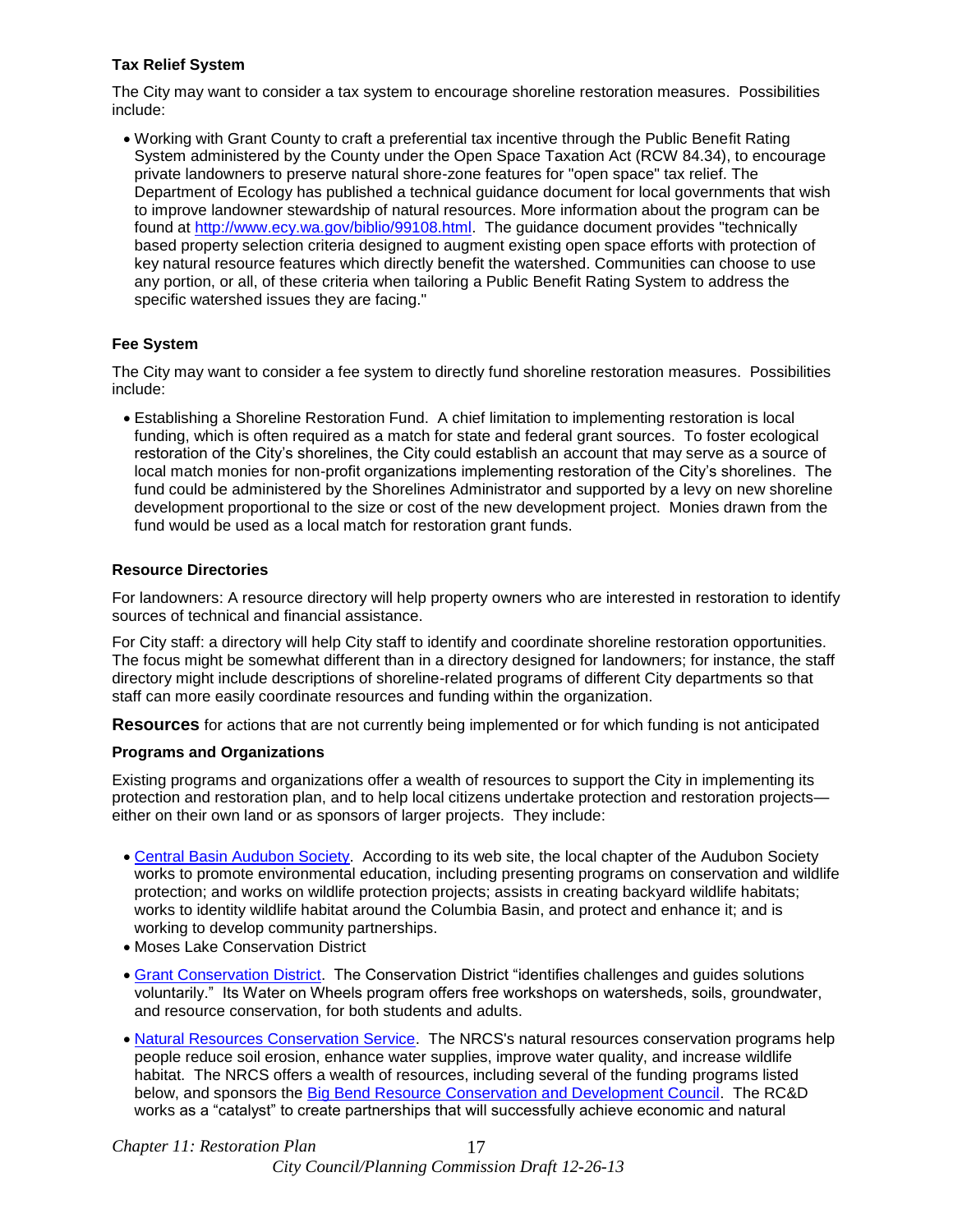resource development while maintaining an environmental ethic, and has completed a number of projects, including the Coulee Corridor Consortium, the Columbia Basin Water Initiative, a Shrub-Steppe Demonstration Planting, and a Leafy Spurge Management Project.

- The [Washington Department of Ecology.](http://www.ecy.wa.gov/ecyhome.html) Ecology's mission is to protect, preserve and enhance Washington's environment, and promote the wise management of our air, land and water; its goals are to prevent pollution, clean up pollution, and support sustainable communities and natural resources. The agency offers many programs and resources to support local communities in advancing those goals, addressing subjects such as stormwater management, aquatic plant management, lake stewardship, and wetland stewardship that are relevant to Moses Lake's restoration efforts.
- The [Washington Department of Fish and Wildlife.](http://wdfw.wa.gov/) The WDFW's mission is to provide sound stewardship of fish and wildlife. The agency offers many programs and resources to support management of fish and wildlife species based on the best available science, including the Backyard Sanctuary Program (a wildlife stewardship program for homeowners), resources for habitat and wildlife stewardship, information about Priority Habitats and Species, technical assistance for habitat protection and restoration, and funding programs (see below).
- The [U. S. Fish and Wildlife Service.](http://www.fws.gov/) The mission of the USFWS is "working with others to conserve, protect and enhance fish, wildlife, and plants and their habitats for the continuing benefit of the American people." The service offers a number of programs related to fish and wildlife habitat conservation, including administrating the Migratory Bird Treaty Act of 1916 to conserve migratory bird populations and their habitats and sponsoring National Fishing and Boating Week. The service also administers grant programs, with funding available to individuals, local governments, and conservation groups (see below).
- WSU Grant-Adams Master Gardeners. Master Gardeners promote environmentally-sound gardening by providing public education on topics such as plants, pests, and water conservation, and water quality. The local Master Gardeners researched the issue and created a Power Point presentation and tri-fold brochure about shoreline stabilization for Moses Lake. These were presented at a wellattended public meeting in May, 2009, at Big Bend Community College.
- Moses Lake Irrigation & Rehabilitation District (MLIRD).MLIRD's mission has three parks: Irrigation, recreation, and rehabilitation. The rehabilitation portion deals with improving water quality in the lake, including aquatic weed abatement and sediment removal. The efforts of this agency should be considered when looking at overall lake restoration possibilities.

#### **Sources of funding**

Listed below are some potential sources of grant funding for restoration projects in the City's shoreline areas. Funding programs change frequently, and the list will need to be updated at least once a year to stay current. Other grants may be available in addition to the ones listed below. The list here is intended to give a sense of the range of funding sources available and the types of projects that may be fundable.

- 1. Ducks Unlimited
	- a. Matching Aid to Restore States Habitat (MARSH)—matching funds to help states acquire and enhance wetland habitat
- 2. FishAmerica Foundation
	- a. FishAmerica Grant Program—funding for hands-on, action-oriented projects that directly enhance water quality, habitat and/or sport fish populations
- 3. National Fish and Wildlife Foundation
	- a. Bring Back the Natives—funding for on-the-ground efforts to restore native aquatic species to their historic range that initiate partnerships with private landowners, demonstrate successful collaborative efforts, address watershed health issues that would lead to restoring habitats and are key to restoring native aquatic species and their migration corridors, and promote stewardship on private lands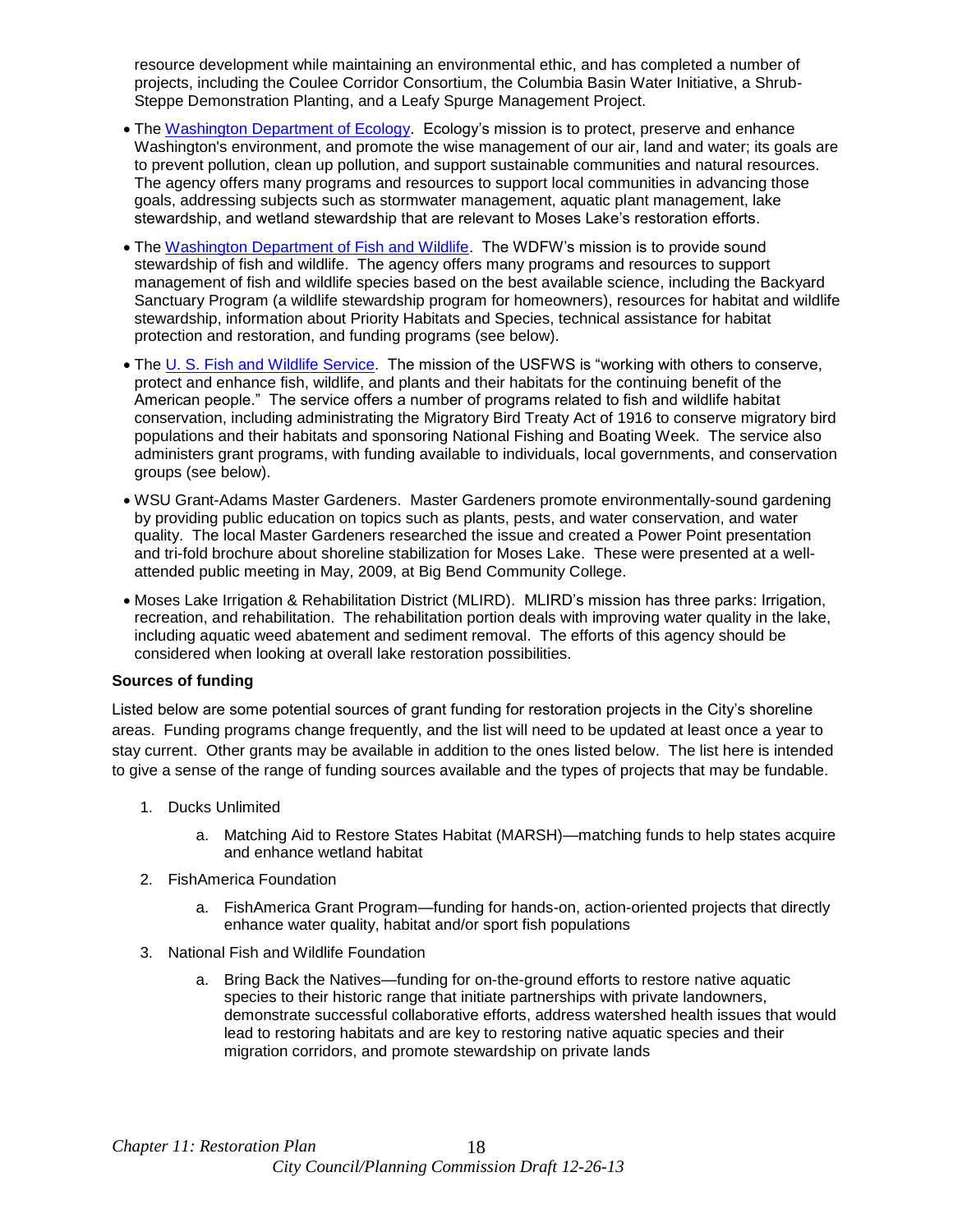- b. Native Plant Conservation Initiative (with federal agencies) —funding for "on-the-ground" projects that involve local communities and citizen volunteers in the restoration of native plant communities
- 4. [Natural Resource Conservation Service](http://www.wa.nrcs.usda.gov/)
	- a. Environmental Quality Incentive Program (EQIP) —provides technical, financial, and educational assistance to farmers and ranchers to address livestock-related natural resource concerns and other, more general conservation priorities
	- b. Wildlife Habitat Improvement Program (WHIP)— technical and cost-share assistance to establish and improve fish and wildlife habitat on private land
- 5. U.S. Army Corps of Engineers
	- a. Basinwide Restoration New Starts General Investigation—cost-share funding for basin restoration projects and research
	- b. Section 204: Environmental Restoration Projects in Connection with Dredging—funding for projects to restore, protect, and create aquatic and wetland habitats in connection with construction or maintenance dredging of an authorized project
	- c. Section 206: Aquatic Ecosystem Restoration Program funding for projects to restore aquatic ecosystems
- 6. U.S. Bureau of Reclamation
	- a. Planning/Technical Assistance Program—assistance with data collection and analysis related to water supply and water quality, engineering, hydrologic studies, sedimentation, and water resources planning
- 7. U.S. Environmental Protection Agency
	- a. Five-Star Restoration Program—challenge grants, technical support and opportunities for information exchange to enable community-based wetland and stream restoration projects
	- b. Wetland Protection, Restoration, and Stewardship Discretionary Funding—support for studies and activities related to implementation of Section 404 of the Clean Water Act for both wetlands and sediment management. Projects can support regulatory, planning, restoration or outreach issues
- 8. U.S. Fish & Wildlife Service
	- a. North American Wetlands Conservation Act Grants Program— funding assistance to promote conservation of wetlands and associated habitats for migratory birds and other wildlife
	- b. Partners for Fish and Wildlife—a voluntary partnership program that helps private landowners restore wetlands and other important fish and wildlife habitats on their own lands
	- c. Cooperative Conservation Initiative —grants to restore natural resources and establish or expand wildlife habitat
- 9. Washington Department of Ecology (with U.S. EPA)
	- a. Nonpoint Source Implementation Grant (319) Program—grants to support activities including technical assistance, financial assistance, education, training, technology transfer, demonstration projects, and monitoring to assess the success of specific nonpoint source implementation projects
- 10. Washington Department of Fish and Wildlife
	- a. Landowner Incentive Program (LIP) —a competitive grant program to provide financial assistance to private individual landowners for the protection, enhancement, or restoration of habitat to benefit species-at-risk on privately owned lands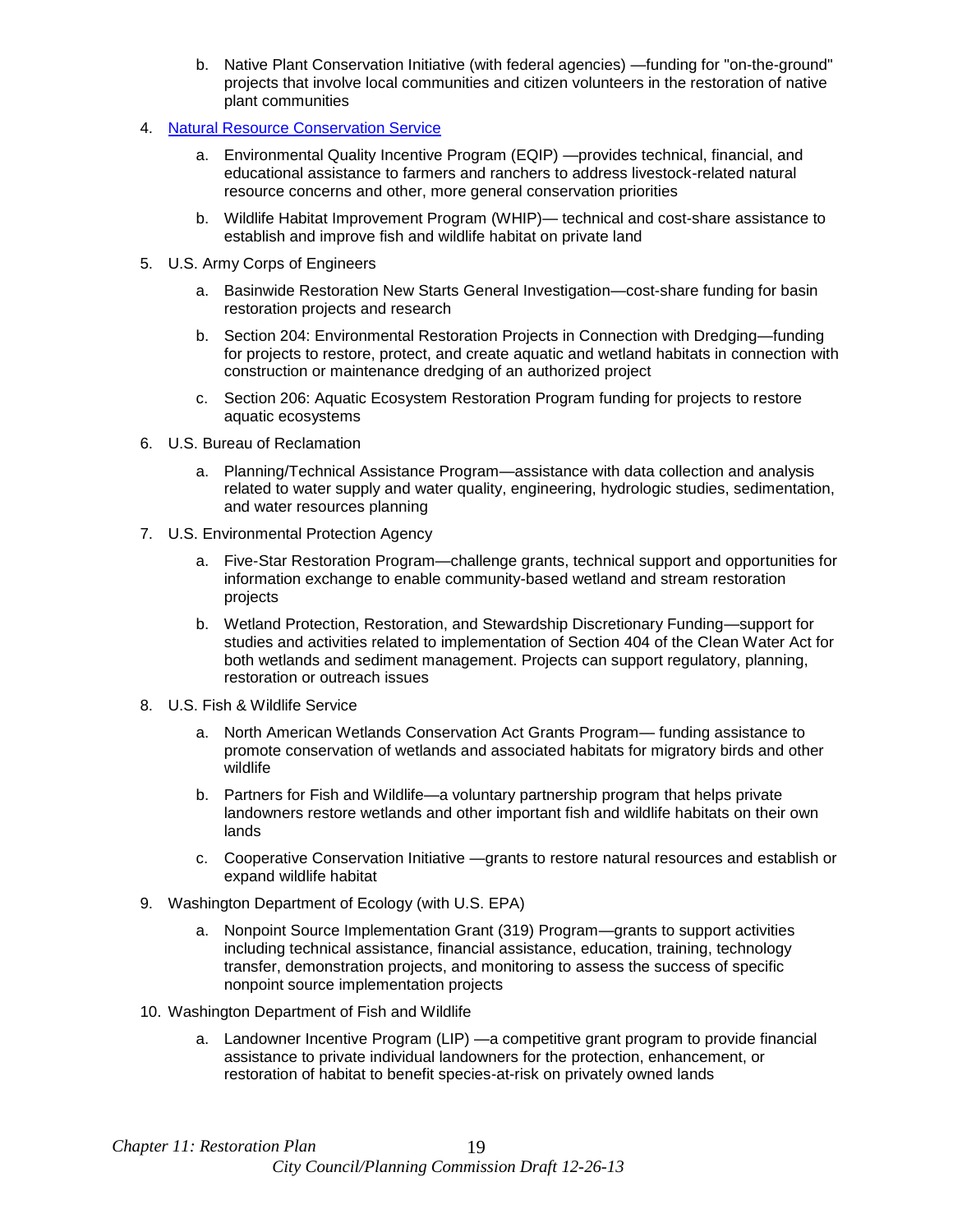- 11. Washington Department of Natural Resources
	- **a.** Aquatic Lands Enhancement Account—grant-in-aid support for the purchase, improvement, or protection of aquatic lands for public purposes, and for providing and improving access to such lands

## **The City's Role**

The City of Moses Lake is likely to have a number of different roles in implementing this restoration plan. The City may undertake some activities itself, such as retrofitting storm sewer outlets, modifying park management to support shoreline ecological functions, and educating residents. The City may assist in moving other projects forward by participating in regional coordination. And, in some instances, the City may support a project undertaken by others, or champion a project while seeking an individual or organization to carry it out. For instance, the City might seek an organization to develop a brochure on a specific topic, which the City would then distribute to shoreline landowners. Or, the City might write a letter of support for an organization seeking funding to complete a project that will advance the City's restoration objectives.

The City will also need to evaluate progress toward its restoration goal, and make changes to keep its restoration strategies up to date.

## **Prioritization**

The City will need to make decisions about what projects to undertake, what projects to support, and what projects to promote. When evaluating projects in which it has a role or in which a role is proposed for it, the City will use the following criteria to establish priorities:

- Availability of adequate funding to complete the project on schedule, maintain the completed project, and monitor outcomes
- Feasibility. Components of feasibility include, but are not limited to:
	- o Landowner willingness
	- o Public support
- **Preference should be given to projects that will:** 
	- $\circ$  Further the goals of this protection and restoration plan. When all other factors are equal, preference should be given to projects that will address more than one objective
	- $\circ$  Employ one or more of the strategies in this protection and restoration plan
	- $\circ$  In the case of restoration projects, address a known degraded condition
	- o Address a worsening situation (as opposed to one that is stable)
	- o Be consistent with other restoration and management plans
- Preference should be given to projects that will not cause damage to adjacent properties or shoreline areas

This plan includes a list of prioritization criteria, rather than restoration priorities, to give the City flexibility in evaluating projects that are not included in the plan and to allow for adaptive management. First, the plan does not list all possible projects. If projects that are not part of the plan are proposed, the criteria will allow the City to evaluate them.

#### **Monitoring and Adaptive Management**

The City will use monitoring and adaptive management to ensure continued progress toward its restoration goal.

 The City will monitor progress toward each of its restoration objectives using metrics appropriate to the objective. The metrics do not need to involve complicated ecological evaluations, although it will be useful to incorporate available data, such as water quality information gathered as part of TMDL work. The City can use simple quantitative measures such as number of storm sewer outfalls retrofitted, number of bulkheads replaced, changes in wetland ratings, changes in water quality, and number of hits on a City shoreline restoration website. It can also use qualitative assessments of its progress on strategies that involve, for instance, regional coordination and landowner education. The information generated will help the City to see which strategies and actions are working well and which may need to be refined (which will inform adaptive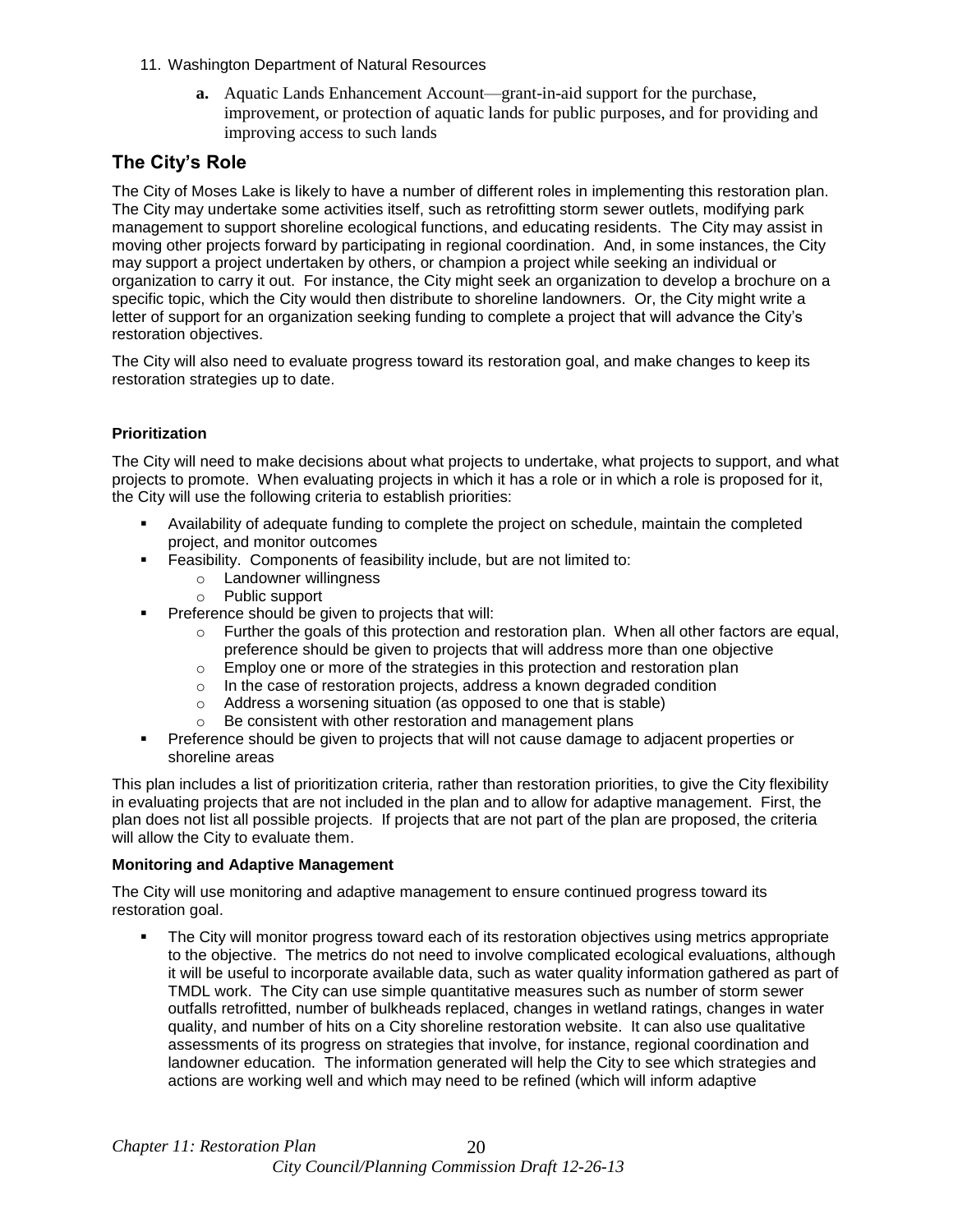management) as well as gauge progress toward the objectives. As more data become available and the City is able to quantify restoration needs, it may choose to use more precise metrics.

• The City will use adaptive management, regularly reviewing its objectives, assessing progress, and updating its strategies and actions in response to its findings. Adaptive management means adapting the restoration plan to meet changing needs, conditions, and resources; and to respond to new information. As restoration work is completed, some approaches may cease to be applicable. Other approaches may prove unpopular or be impractical due to lack of funding or coordination challenges. In addition, new possibilities may present themselves as regional coordination bears fruit or as new data become available. Adaptive management will allow the City to keep the restoration plan fresh and relevant as it makes progress and learns does and doesn't work well under the specific circumstances operating in Moses Lake.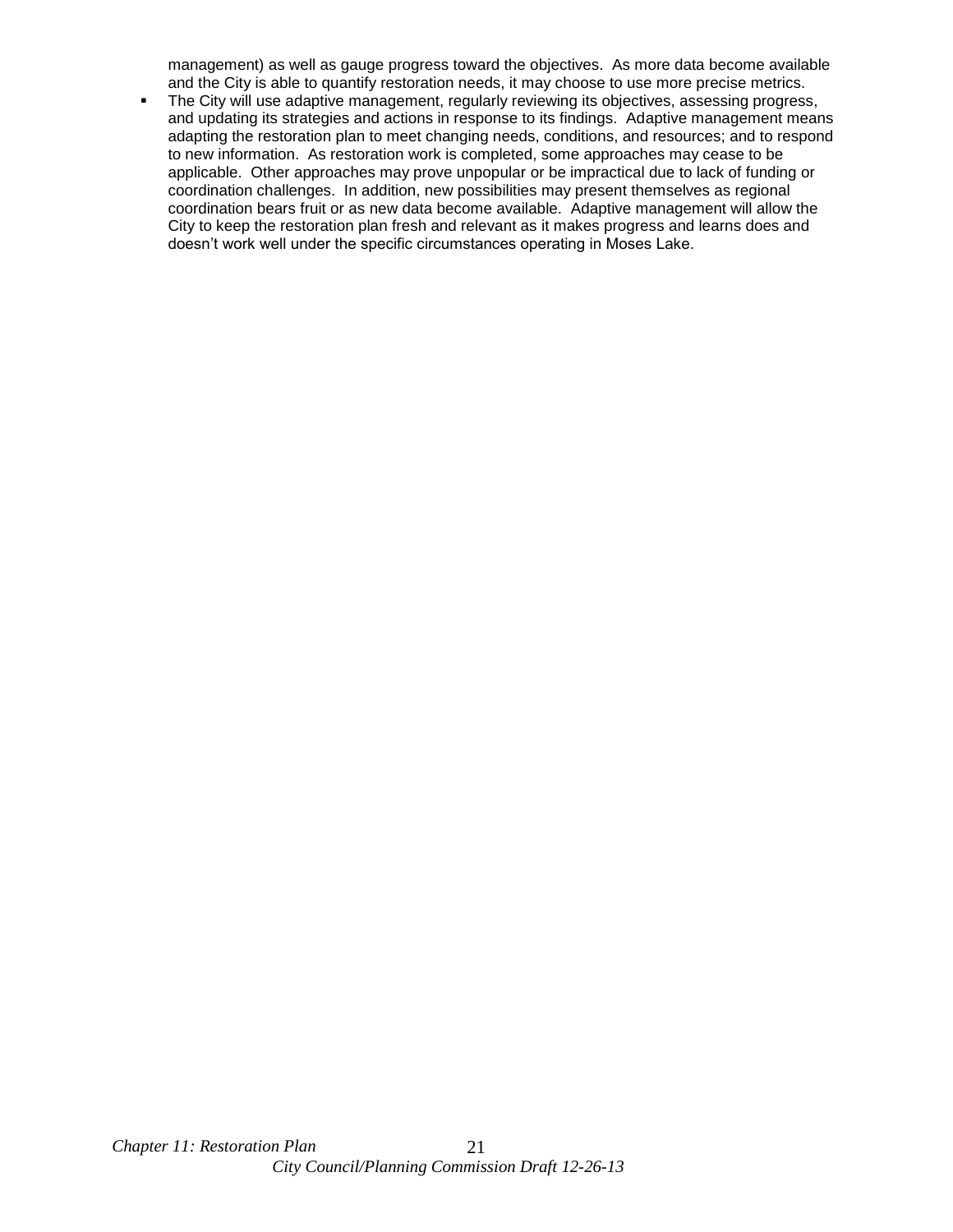# **Benchmarks and timelines**

The table below outlines The City's shoreline restoration benchmarks and its timeline for meeting those benchmarks.

A benchmark is a point of reference against which progress toward the City's restoration goal ("Promote the restoration of Moses Lake to a healthy state that supports natural habitat while providing recreational benefits to the community") can be measured. Benchmarks make it easier to assess results, even when those results don't involve physical changes that are easy to see.

Both the benchmarks and the timeline are based on the City's current perception of restoration needs and resources available to meet those needs. They can be expected to evolve over time. As work is completed, the City will have a better sense of what needs to be done and what it can reasonably expect to accomplish given its resources and the constraints on those resources—both of which will be dynamic, always changing as the city grows and the needs of its citizens change. The City will also gain a growing understanding of how each restoration strategy is working and where resources will best be invested to achieve its restoration objectives and meets its goal.

| Year | <b>Benchmark</b>                                                                                                                                                                                                                                                                                                                                                                                                                                                                                                                                                                                                                                                                                                                                                                                                                                                                                                                                                                                                                                                                                                                                                                                                                                                                                                                                                                                                                                    |
|------|-----------------------------------------------------------------------------------------------------------------------------------------------------------------------------------------------------------------------------------------------------------------------------------------------------------------------------------------------------------------------------------------------------------------------------------------------------------------------------------------------------------------------------------------------------------------------------------------------------------------------------------------------------------------------------------------------------------------------------------------------------------------------------------------------------------------------------------------------------------------------------------------------------------------------------------------------------------------------------------------------------------------------------------------------------------------------------------------------------------------------------------------------------------------------------------------------------------------------------------------------------------------------------------------------------------------------------------------------------------------------------------------------------------------------------------------------------|
| 2009 | • The City adopted the Stormwater Management Manual for Eastern Washington                                                                                                                                                                                                                                                                                                                                                                                                                                                                                                                                                                                                                                                                                                                                                                                                                                                                                                                                                                                                                                                                                                                                                                                                                                                                                                                                                                          |
| 2012 | • First replacement of a failing bulkhead with biotechnical stabilization by a private property<br>owner                                                                                                                                                                                                                                                                                                                                                                                                                                                                                                                                                                                                                                                                                                                                                                                                                                                                                                                                                                                                                                                                                                                                                                                                                                                                                                                                            |
| 2014 | . The City has adopted an updated SMP<br>. The City has amended its Critical Areas Ordinance to increase wetland buffer widths outside<br>of shoreline areas and to ensure adequate protection of wetlands and their buffers                                                                                                                                                                                                                                                                                                                                                                                                                                                                                                                                                                                                                                                                                                                                                                                                                                                                                                                                                                                                                                                                                                                                                                                                                        |
| 2015 | • The City is administering its SMP and CAO effectively<br>• The City uses staff contact and educational materials to encourage landowners to restore<br>shoreline vegetation and enhance wetlands<br>• City departments and programs all support healthy shoreline ecological function, through<br>mechanisms such as parks management, code administration, and development regulations<br>. The City has identified target parcels for restoration of vegetative cover and riparian buffers in<br>areas prone to high soil erosion<br>• The City has evaluated its progress toward the goal of shoreline restoration and has instituted<br>a program of regular evaluation and adaptive management to ensure continued progress<br>• The City has developed an incentive program for restoration of vegetative cover and riparian<br>buffers in areas prone to high soil erosion<br>• The City is actively involved in educating landowners, developers, recreationists, and other<br>users of the lake about shoreline ecological functions at ways of protecting and restoring<br>them. (The City's role may be as a coordinator.)<br>• The City uses incentives, as well as staff contact and educational materials, to encourage                                                                                                                                                                                                             |
|      | landowners to restore shoreline vegetation and enhance wetlands                                                                                                                                                                                                                                                                                                                                                                                                                                                                                                                                                                                                                                                                                                                                                                                                                                                                                                                                                                                                                                                                                                                                                                                                                                                                                                                                                                                     |
| 2020 | . The City has highlighted locations for most efficient and effective stormwater retrofitting<br>• The City enjoys good working relationships with other local governments and with resource<br>agencies, and works in partnership with them to protect and restore shoreline ecological<br>functions at the ecosystem level<br>. The City has provided public access at the railroad grade in Neppel Park and restored the<br>emergent vegetation and vegetative buffer<br>. On at least one City-owned site, the City has developed vegetative buffers around parking<br>areas and directed overland flow away from the lake<br>• The City has updated its development regulations to manage runoff from upland areas and to<br>protect vulnerable soils outside of shoreline areas<br>• An incentive program to encourage protection of wetlands on agricultural land is in place and<br>available to landowners throughout the subbasin, and the City and its partners are actively<br>promoting participation<br>• An incentive program to encourage protection of vegetative buffers on agricultural land is in<br>place and available to landowners throughout the subbasin, and the City and its partners are<br>actively promoting participation<br>• The City enjoys good working relationships with recreation user groups, and works in<br>partnership with them to protect and restore shoreline ecological functions at the ecosystem |